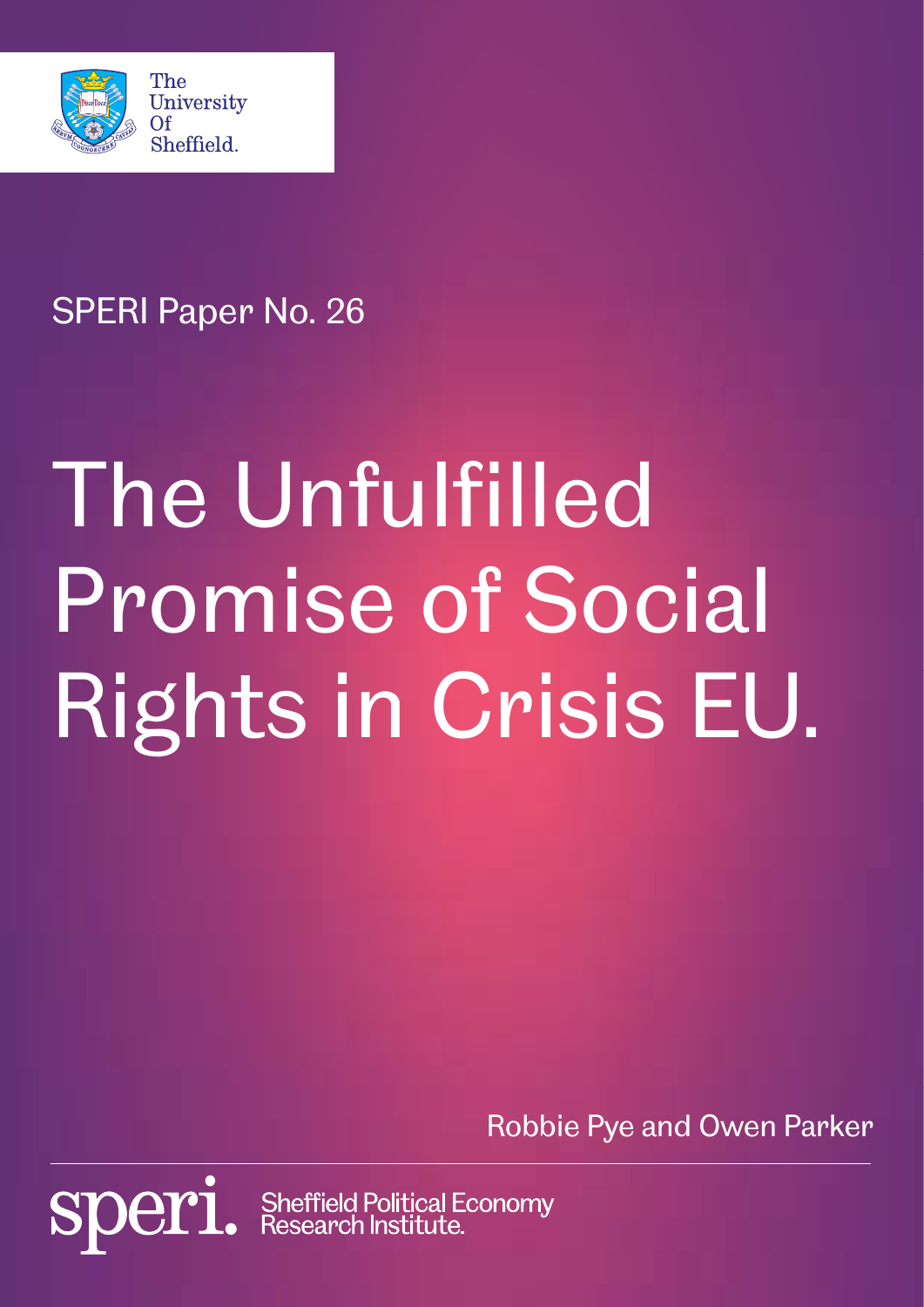# About the authors



#### Robbie Pye

Robbie is a Doctoral Researcher in the Department of Politics at the University of Sheffield.

Email: Robbie.pye@sheffield.ac.uk. Phone: 0114 222 1697.



#### Owen Parker

Owen is Senior Lecturer in European Politics at the University of Sheffield.

Email: o.parker@sheffield.ac.uk. Phone: 0114 222 21695

> ISSN 2052-000X Published in January 2016

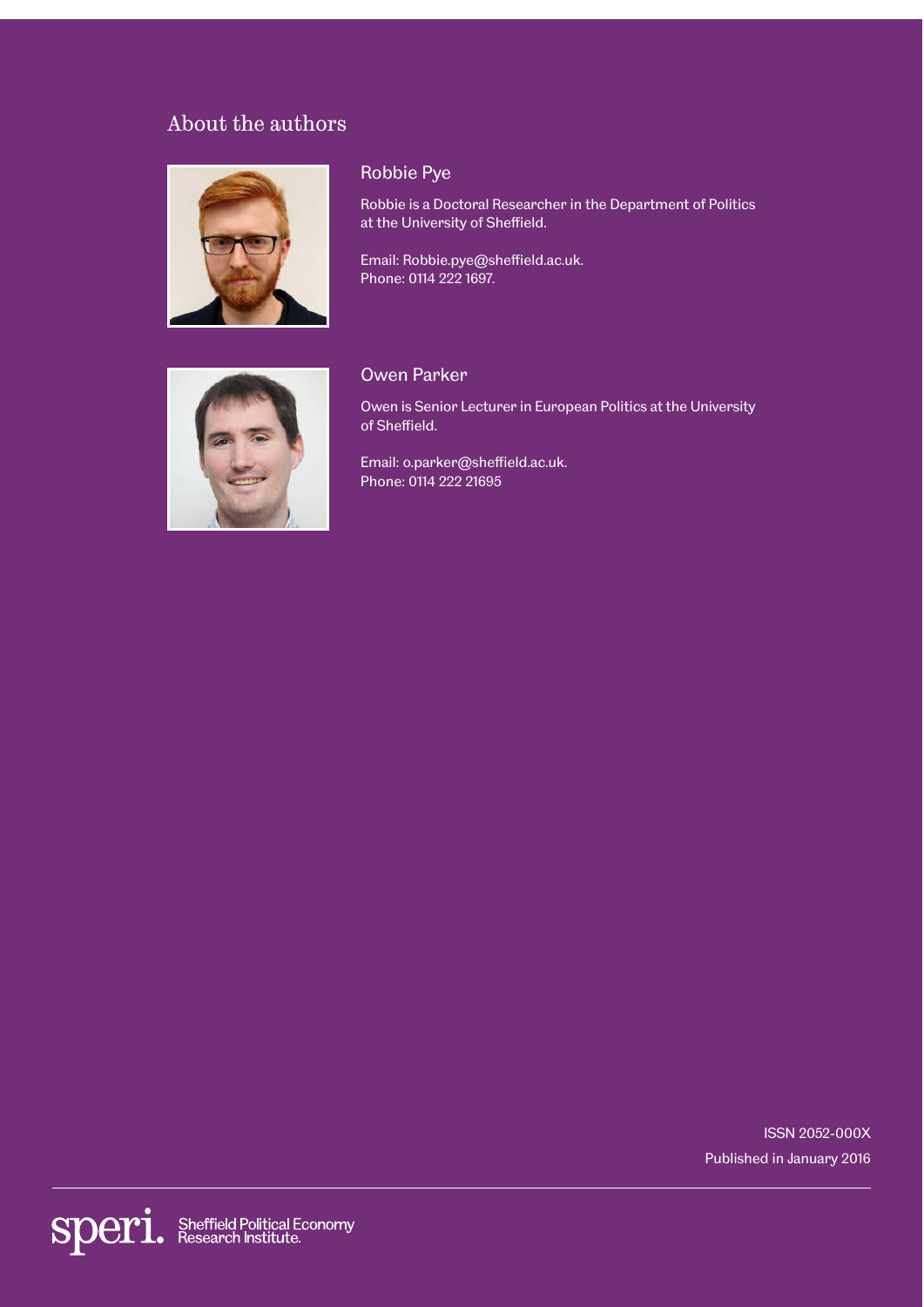### Introduction

In an adaptation of Rodrik's (2011) famous 'trilemma' enunciated in his *Globalization Paradox*, Crum (2013) has argued that it is not possible to pursue a combination of autonomous nation-states, deep economic and monetary integration (EMU) and democratic politics in the context of the contemporary Eurozone/EU. According to the trilemma, it is possible to pursue two of these agendas but at the expense of the third. So, if democracy and national autonomy are prioritised, this is at the expense of EMU; if EMU and democracy (reinvented at the European level in this scenario) are prioritised, this is at the expense of national autonomy; and, if EMU and national autonomy are prioritised, this is at the expense of democracy.

The current status quo is one that, according to many critics of supranational economic governance, equates to the third of these scenarios. It privileges further integration at the expense of democratic politics (at supranational and national levels). While national autonomy is formally respected, this amounts to the autonomy of executive actors, rather than an inclusive or parliamentary – and so democratic – politics. This status quo has been understood in terms of the pursuit of what Gill refers to as a 'new constitutionalist' initiative on the part of élite actors:

> [Such] initiatives are designed to lessen short-run political pressures on the formulation of economic policy by implicitly redefining the boundaries of the 'economic' and the 'political'. Such boundaries police the limits of the possible in the making of economic policy. Legal or administrative enforcement is required, of course, since the power of normalizing discourse or ideology is not enough to ensure compliance with the orthodoxy (Gill, 1998).

If Maastricht and the establishment of monetary union and its governance represented an important 'new constitutionalist initiative', then the early years of monetary union confirmed Gill's claim that a neoliberal 'normalizing discourse or ideology' would not be enough to ensure 'compliance with the orthodoxy' as evidenced, *inter alia*, in the persistent breaching of the Stability and Growth Pact (SGP). Indeed, for many of the élites pursuing this 'initiative' the key problem with the structures of economic governance – and a key factor in the spillover of the global financial crisis into a Eurozone crisis – was precisely the lack of effective 'legal or administrative enforcement'.

Such a claim has informed many recent reforms to economic governance, which have seen the introduction of a range of new legal mechanisms and increased the executive powers of the European Commission to 'police the limits of the possible' in national economic policies. Against this backdrop it has been suggested that we witness in the contemporary EU variously an 'authoritarian' (Oberndorfer, 2015) or 'Hayekian' (Streeck, 2014) constitutionalism. The threat to what remains of the European social model – in the shape of national social and welfare settlements – and a European democracy – parliamentary politics and inclusive governance – is stark from such a perspective. And there is little evidence that the empowerment of executive actors is likely to produce the economic growth that might grant it ('output') legitimacy. Indeed, many economists argue that policies of austerity and retrenchment are self-defeating in terms of reviving the European economy (Blanchard et al, 2015; De Grauwe, 2013). In short, the failures of monetary union have precipitated an existential crisis for the EU.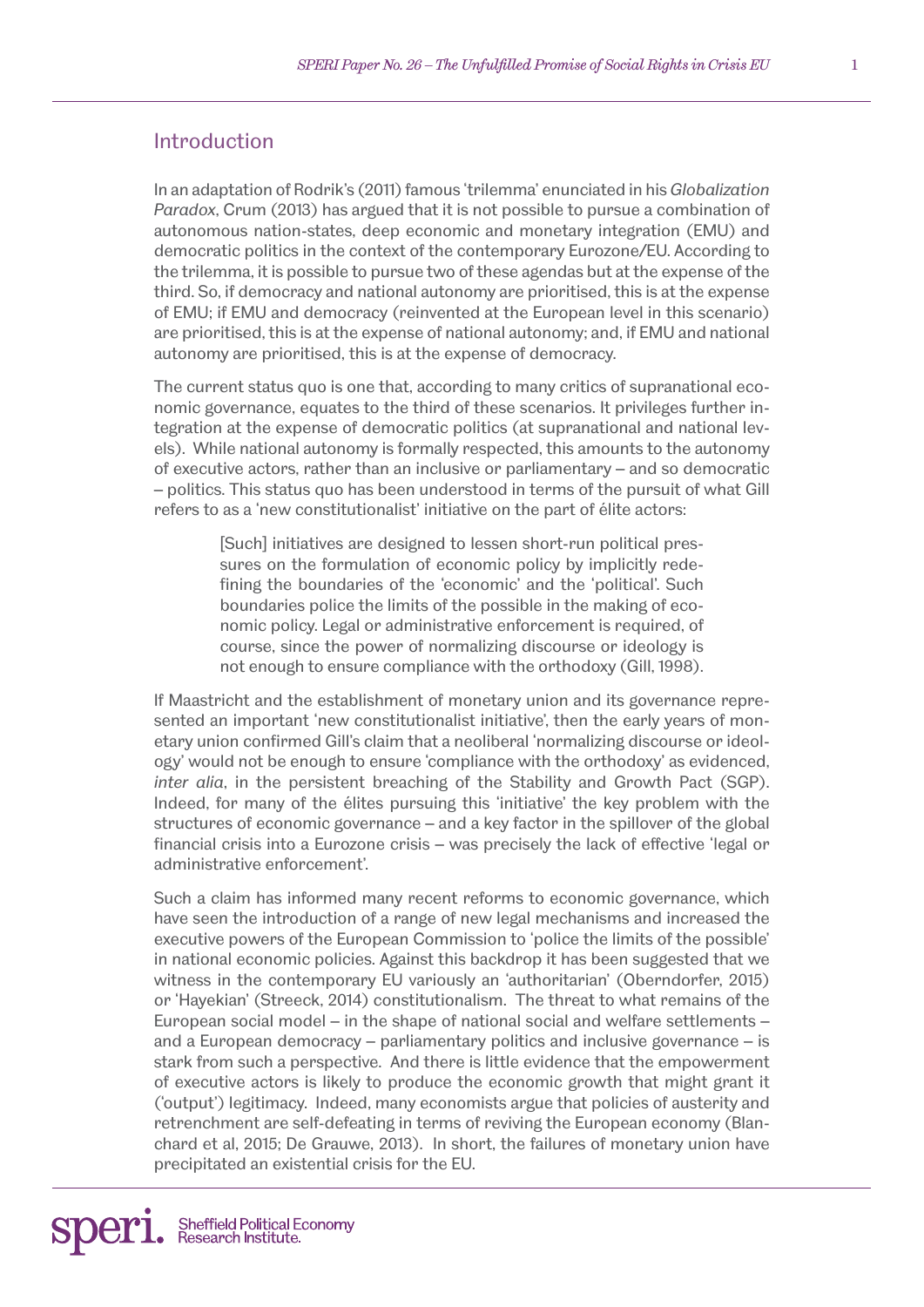Accepting the thrust of such critiques, our starting point in this paper is that alternative ways out of Rodrik's trilemma are urgently needed to preserve democratic and social priorities in Europe and, perhaps, the European project itself. To this end, some have championed the uploading of a social democratic politics and constitutional settlement to supranational level (Habermas, 2001), while others have argued for the end of deep economic and monetary integration (EMU and the euro) and the restoration of a social democratic politics at national level (Streeck, 2014). Both extremes would represent radical overhauls of the prevailing constitutional settlement in the EU and in that sense both represent long-term visions. When we consider the reality of integration and disintegration blockages certainly neither will be realisable in the short to medium term in the absence of a significant further crisis (Genscher and Jachtenfuchs, 2013: 3-4).

A number of mid-range proposals, while not offering a definitive route out of the aforementioned trilemma, have suggested ways of reinvigorating some combination of a democratic politics (at supranational and national levels), particularly to safeguard social rights and standards. This is achieved via various attempts to rebalance neoliberal concerns with social concerns in the contemporary socio-economic governance structures. Often such pragmatic proposals look to prioritise and give greater weight to extant structures of soft governance or policy co-ordination in social and employment policy within the broader structures of current socio-economic governance (Zeitlin and Vanhercke, 2014). However, we would contend that such proposals often overstate what soft governance mechanisms could achieve in the broader context of a hardened neoliberal legal framework (Parker, 2010).

In short, resolutions to the EU's existential crisis come in the form of radical proposals that seem unrealisable any time soon and pragmatic proposals that fail to adequately address the structural asymmetries in the prevailing constitutional settlement. This paper attempts to offer a *via media* between these extremes. This is to offer a pragmatic mid-range proposal that is, we would claim, more effective in offsetting the aforementioned neoliberal direction of travel than other such proposals, while cognisant of the difficulties of radical constitutional change. Although we agree with the aforementioned critics that recent governance reforms have amounted to something like Gill's 'new constitutionalist initiative', we believe that the potential remains within the extant European constitutional settlement to challenge a neoliberal reality. We concur with Dawson and de Witte who note that 'law can be used – and has been used in the past in the integration process – precisely as a means of *politicising societal choices*' (Dawson and de Witte, 2013: 843; see also, Parker, 2008).

Concretely, we point to the EU and European Commission's constitutional commitment to fundamental rights and, in particular, social rights, as a possible basis for fruitful reform to (socio-)economic governance. While the status quo has eroded such rights in a number of national contexts, we argue that this reality is at odds with the commitments of the EU to protect such rights, which is contained in the Charter of Fundamental Rights. We highlight that the post-national monitoring of social rights, while largely ignored in the EU, does exist in the broader European context, particularly in the institution of the Council of Europe's European Committee of Social Rights (ECSR). The European Commission, as the key actor in contemporary socio-economic governance, could build on pre-existing links with the Council of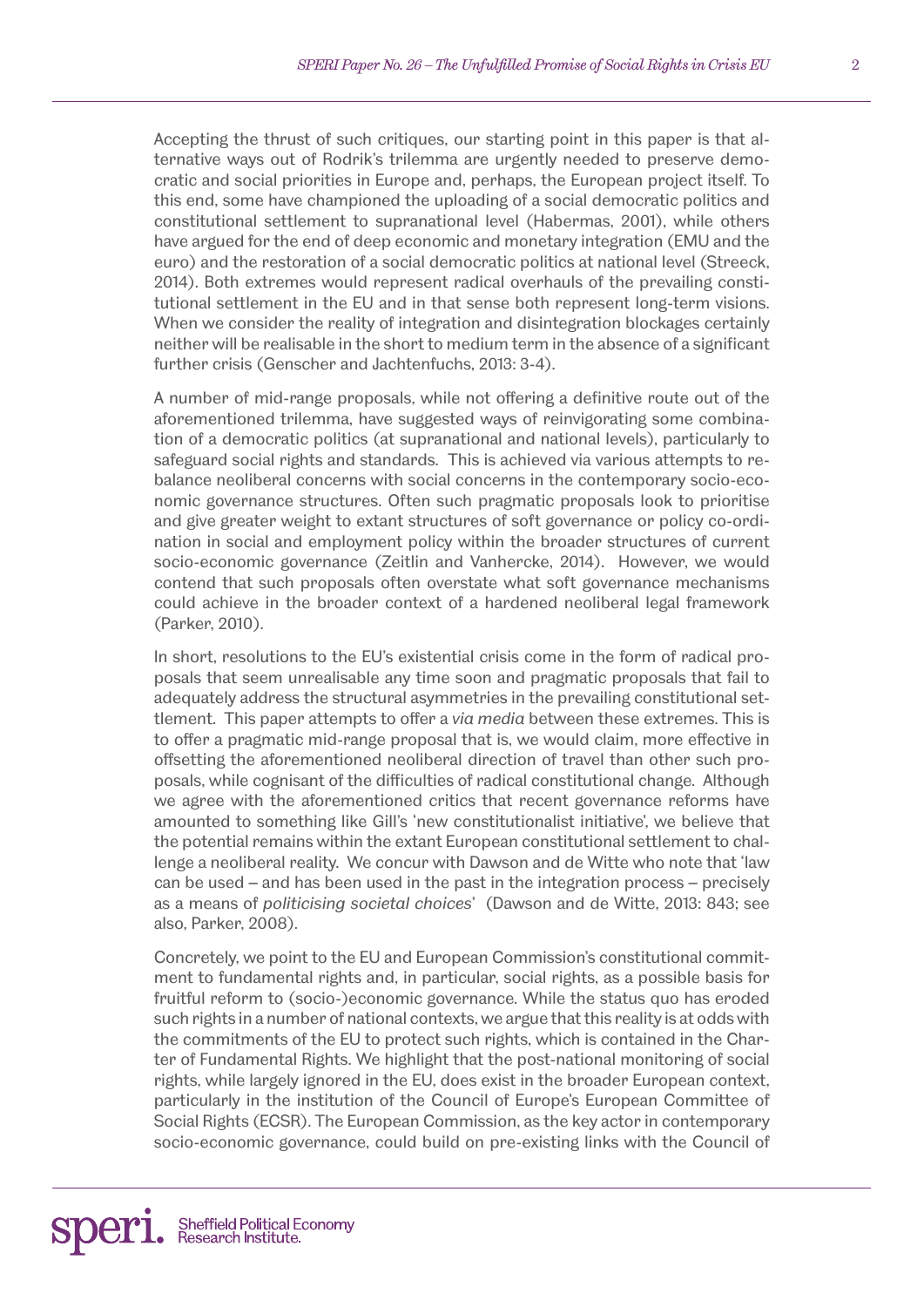Europe in order to learn important lessons from this committee. In particular, an assessment of the implications of economic policy for social rights should, according to the Commission's own commitments, be inserted into the structure through which EU and Eurozone governance currently takes place: namely, the European Semester.

This paper is premised on a careful analysis of EU primary documents relating to the European Semester, the application of fundamental rights in the EU and the conclusions of the ECSR. Insights from select interviews with officials in the European Commission have also been incorporated, where appropriate. The paper proceeds in three steps. First, we describe how economic governance reforms have amounted to a 'new constitutionalist initiative' in recent years, becoming more disciplinary since the onset of the Eurozone crisis. This has been achieved via a combination of hardened legal rules and increased discretionary powers of executive actors, particularly the European Commission, to implement those rules. Second, we argue that, while the social dimension of the EU has been largely subsumed by a neoliberal agenda in new economic governance frameworks, the Commission could – and *should* – use its significant margin for discretion to take seriously its commitment to a social dimension. In particular, it could, without legal change, invoke its commitment to social rights, which is manifest in its undertaking to fully implement the EU Charter of Fundamental Rights. In the third and final step, we set out how rights could be incorporated into the European Semester and what this would mean for the types of policies currently being adopted. To do this, we suggest that the Commission might draw on the work of the ECSR, which operates under the auspices of the Council of Europe. In conclusion we are clear on the limitations of our proposal, but suggest that, if implemented, it could mark an important first step towards a more social and democratic constitutional settlement for the EU.

# Crisis EU: The Fulfillment of a Neoliberal New Constitution?

Following the start of the crisis a set of governance structures has emerged based on a mix of new and pre-existing legal structures and mechanisms. Indeed, economic governance in the EU today is based on a 'hybrid' (Armstrong, 2013) combination of EU and extra-EU law (intergovernmental treaty or agreement), which encompass hard and soft legal mechanisms. Different combinations of these mechanisms apply to different categories of member state, rendering governance in this area highly complex. In terms of extra-EU law, memoranda of understanding (MoUs) are agreements pertaining to states in receipt of so-called 'bailout' packages (a combination of intra-EU and extra-EU financial support mechanisms) with the Commission, European Central Bank and International Monetary Fund collectively acting as enforcers and compliance monitors. These have offered a highly disciplinary and highly discretionary method for enforcing neoliberal domestic reform. As states exit financial programmes MoUs will become defunct, although for some states this may certainly be a difficult task in the context of existing agreements.

The permanent structure of economic governance is embodied in the European Semester, which is the primary focus of this paper. This structure applies to all states that have not signed a MoU. Introduced in 2011, it is underpinned by a range of targets and strategies enshrined in various legal agreements, which apply differentially to different categories of member state, as described below. It is pri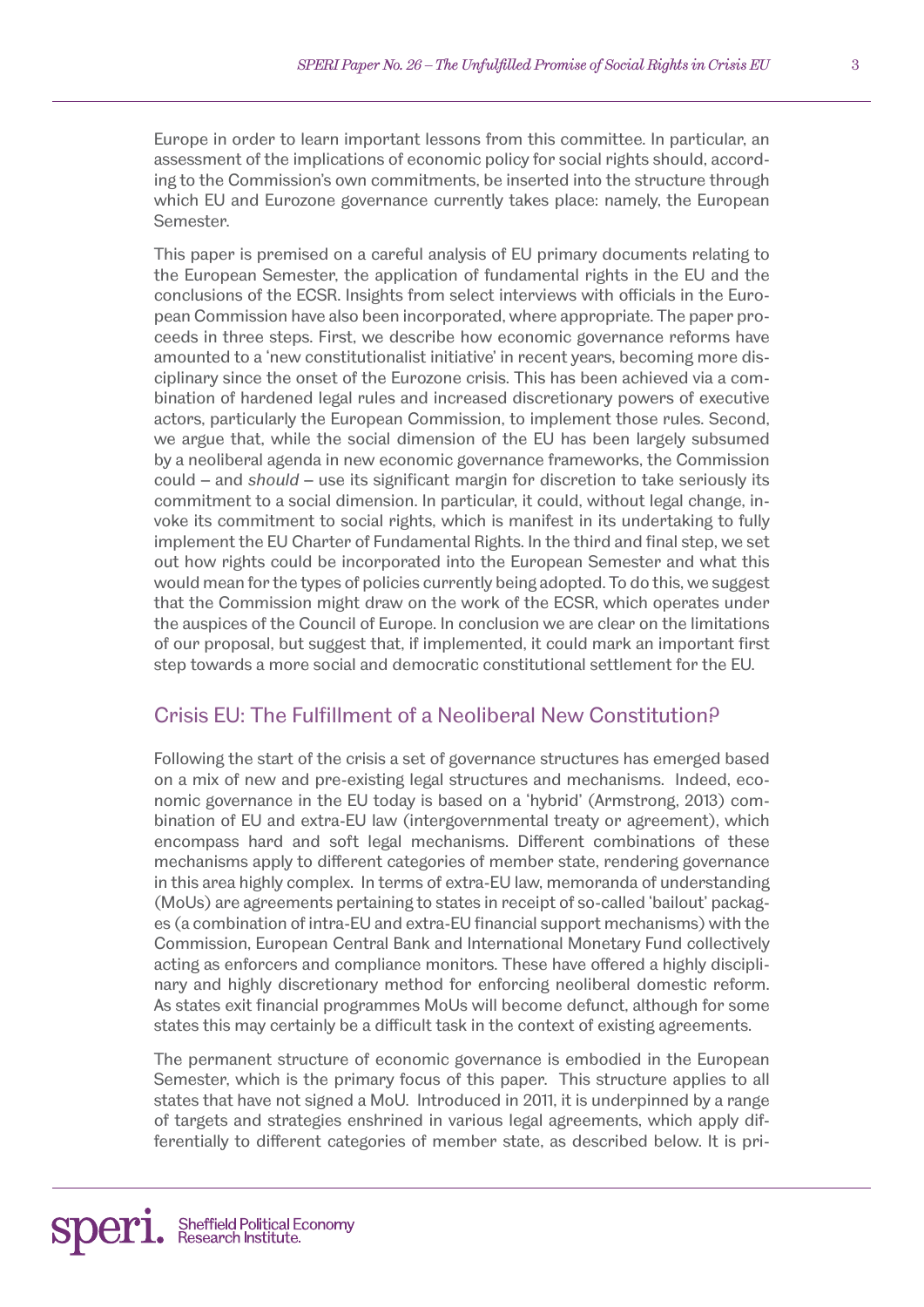marily concerned with ensuring compliance with the fiscal sustainability targets enshrined in the revamped Stability and Growth Pact (SGP) and the extra-EU 'fiscal pact' of the Treaty on Stability Coordination and Governance (TSCG) and new targets on macroeconomic balance and economic competitiveness. However, it also includes oversight of ostensibly social priorities related to poverty reduction and employment contained in the Europe 2020 strategy.

The European Commission is the main actor in the Semester in terms of both policy recommendations and enforcement. It publishes an Annual Growth Survey (AGS) on the whole of the EU economy along with recommendations on general policy direction and later issues Country-Specific Recommendations (CSRs) containing specific policy direction to each individual member state. Both the AGS and CSRs are backed by detailed thematic Country Reports drawn up by the Commission, which account for the socio-economic situation in each member state and the implementation of reforms from previous cycles of the European Semester. National governments discuss and endorse the AGS and CSRs in the Council, but rarely change any policy recommendations. Member states submit national reform programmes (NRPs) detailing how they will meet the macroeconomic and growth objectives set out in the AGS, which are taken into account in the CSRs, and a series of bilateral meetings between the Commission and member states are held. Governments of the Eurozone states have to go even further and submit their annual budgets for approval from the Commission, before they are even debated in their respective national parliaments (Articles 3-7, Council Regulation (EU) 473/2013) and, under the rules of the Fiscal Compact, are expected to discuss and negotiate all major policy reforms with implications for public debt with the Commission and Council (de la Porte and Heins, 2015: 18).

When a Eurozone state is adjudged to be experiencing economic 'imbalance' – something that has been rather common in the history of the Eurozone – two enforcement mechanisms spring into action. These are the Excessive Deficit Procedure (EDP) and the Macroeconomic Imbalance Procedure (MIP), which have been enhanced considerably by successive legal reform packages (the so-called Six-Pack in 2011 and Two-Pack in 2013). These are the only direct enforcement mechanisms in the European Semester and are both premised on economic indicators. The EDP is based on measures of deficit (3% GDP) and debt (60% GDP). The MIP utilises a broader and non-exhaustive array of indicators on macroeconomic competitiveness determined by the Directorate-General for Economic and Finance Affairs (DG ECFIN) in the Commission (de la Porte and Heins, 2015: 16; Scharpf, 2011: 32).

If a Eurozone state breaches these economic indicators, it is compelled to enact reforms to remedy the situation. Eurozone states submit corrective plans to the Commission and receive guidance on reforms to implement. This takes place through a process of 'implicit conditionality': 'conditionality based on an implicit understanding of the stakes and sanctions involved, underlain by some measure of power asymmetry' (de la Porte and Heins, 2015; Sacchi, 2015: 78). The EDP, which used to focus on more immediate budgetary policies to ensure fiscal sustainability, has been expanded to incorporate long-term fiscal sustainability through the introduction of economic partnership programmes in 2013. The EDP and MIP are backed by financial sanctions. Unlike traditional EU policy, which relies on judicial enforcement by the ECJ, these mechanisms are enforced by the Commission, with member states only able to block these by qualified majority in the Council ('re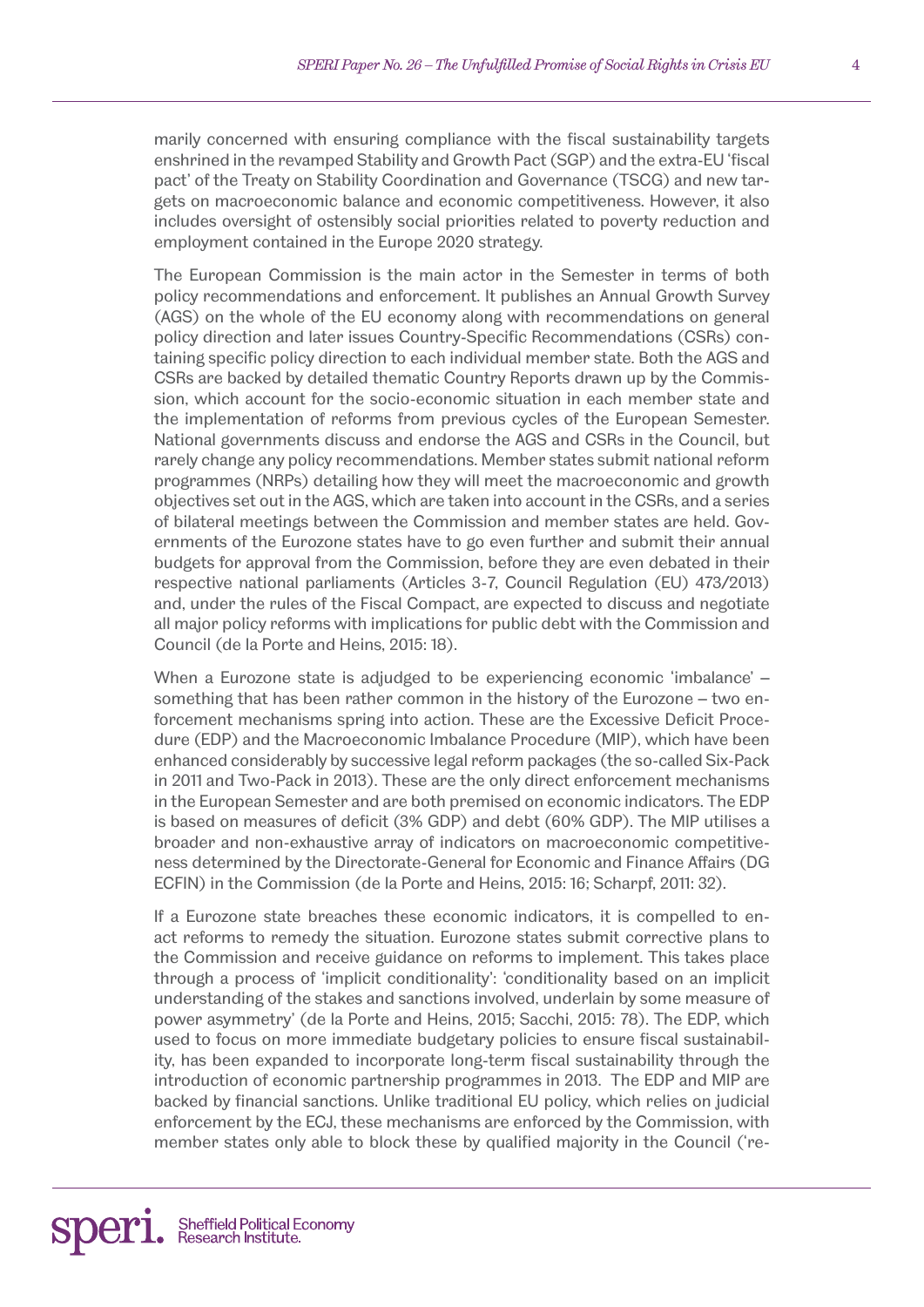verse qualified majority voting'). The financial sanctions themselves are significant, amounting to 0.2% GDP under the EDP and 0.1% of GDP under the MIP, as well as restrictions on access to EU structural funds.

In accordance with Gill's 'new constitutionalism', the current design of the Semester reflects a hardening of the legal and administrative capacity of actors to enforce neoliberal preferences in the EU and the Eurozone in particular. Monitoring and sanctioning mechanisms have been hardened (Bauer and Becker, 2014: 219-223; Oberndorfer, 2015) and states have been obliged to implement reforms that embed ordo- or neoliberal preferences in national legislation. Moreover, this direction of travel has both relied upon and permitted a significant expansion of executive discretionary power. We have witnessed a proclivity on the part of executive actors in the Council to usurp the role of the Commission in initiating legislation. At times these actors have resorted to extra-EU methods (bailout mechanisms, MoUs, the TSCG) and at other times they have enacted legislation with a dubious basis in the extant 'European constitution' (treaty base). This latter approach was adopted for the tranche of legislation that was pushed through to establish the more long-term policing mechanisms such as the MIP, EDP and (in these contexts) reverse qualified majority voting. As Oberndorfer puts it, not mincing his words, 'the ordinary revision procedure is being circumvented and/or the appropriate instruments are being pressed into the "European Constitution" illegally' (2015: 189). This has led him to characterise the status quo not as 'new' but 'authoritarian' constitutionalism.

If the Council has established the legal framework underpinning this new governance approach, then it is, as noted, the Commission that is, in the context of the Semester, granted executive power and significant discretion to interpret laws and data, pass judgement and impose sanctions (with the aforementioned reverse QMV enhancing its authority in this respect). Within the Commission power has shifted towards DG ECFIN. A greater array of social and labour policy areas have been subsumed within macroeconomic coordination (as discussed further in the following section), wherein they are decided by economic and finance actors in DG ECFIN and the Economic and Finance Council (Copeland and James, 2014; Oberndorfer, 2015; Schellinger, 2015: 6). DG ECFIN has, moreover, repeatedly proposed increasing its own powers of oversight of member state 'competitveness' (EPSC, 2015) – conceived problematically in terms of 'structural reform' and labour market flexibility – in ways that critics have rightly asserted would amount to the Europeanisation of the MoU approach and the significant further erosion of social rights (Oberndorfer, 2015: 199).

Certainly, such executive power is problematic in terms of its little regard for a separation of competences or institutional balance in the EU. It is not surprising then that inherently depoliticising 'new constitutionalist' initiatives have prompted important acts of re-politicisation from below in the European polity that those élites have struggled to ignore. Rifts have in fact already become apparent between member states and between the EU and other international organisations and sources of economic knowledge such as the International Monetary Fund. France as a long-time reluctant rule follower in the context of both the single market and monetary union (Parker, 2008) has shown signs that it might lead the challenge to a prevailing fiscal orthodoxy. The Commission itself is not immune from these broader political trends. It is notable in this respect that 'fiscal hawks' Germany and Finland have been critical of the Commission for being *too lenient* in some as-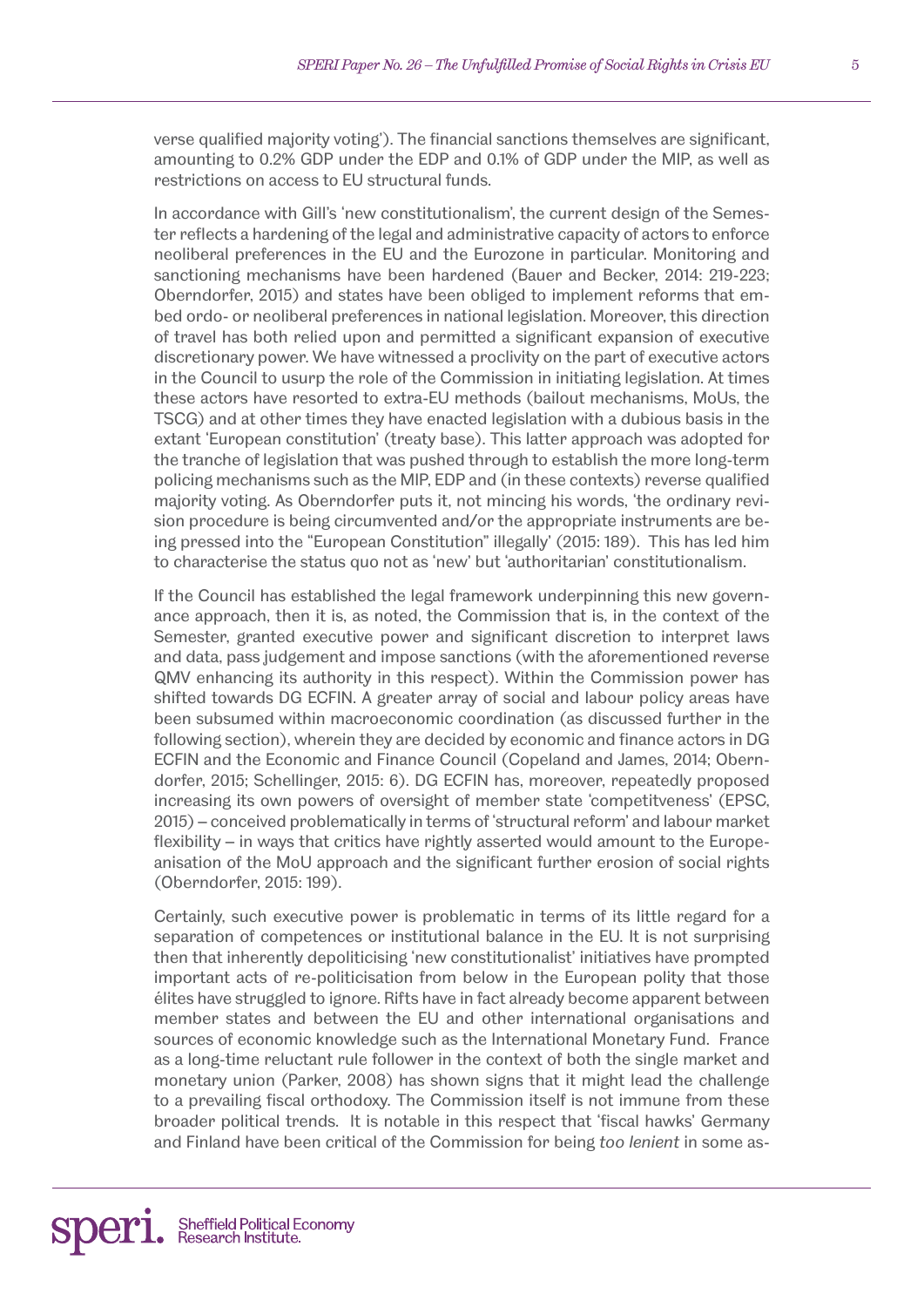# The Unfulfilled Promise of Social Rights

For some the social dimension was to remain the preserve of national politics, while for others it was to follow economic integration at supranational level (Delors, 1997). It has become increasingly clear over time that neither of these outcomes has been achieved. Economic integration has, since at least the 1980s, indirectly eroded social settlements and rights at the domestic level through its encroachment on domestic economic policy making autonomy (Höpner and Schäfer, 2012; Scharpf, 2010). In the recent context, described in the previous section, the stricter budgetary rules have further delimited the scope for national labour market and social policy, while for some categories of member state – particularly those in receipt of financial support with MoUs – formal member-state responsibility for such policy has in many instances been *directly* and explicitly undermined (Grahl, 2015: 171). And to the extent that the EU has become relevant in these areas it is via 'soft' informal policy co-ordination among member states (via various 'open methods of co-ordination'). This shift in the mode of governance has been accompanied by a significant recasting of 'the social' in a manner that is compatible with the contemporary competitiveness agenda, established in the context of the 2000 Lisbon Strategy. This amounts to a supply side orientation, which promotes various kinds of investment in 'human capital' and rejects statutory labour market regulation as an impediment to efficiency, instead championing flexible labour markets (Schellinger, 2015: 5).

While it has been possible for member states to resist to some degree this orientation to a competitiveness-friendly social policy due to its reliance on an unenforceable 'soft' policy co-ordination (Parker, 2008), this has arguably changed in the context of the Semester. As Bekker's (2015: 12) careful analysis of the 2013 European Semester reveals, 'half of the CSRs representing the social dimension … are attached to at least one economic coordination mechanism; mechanisms that may result eventually in a sanction for Eurozone members'. In particular, the MIP has provided the pretext for expanding the discretion of economic policy makers to make recommendations beyond those domains that fall clearly within EU competences, including in areas such as wages policy (Bekker, 2015: 15). Moreover, in accordance with the aforementioned direction of travel, key elements of labour market regulation such as employment protection legislation and robust collective bargaining structures have been reconceptualised by such actors as barriers to competitiveness and targeted for reform (Hyman, 2015). An official in the more socially orientated DG Employment, Social Affairs and Inclusion reported that, when they feed in to this process, they are asked to ensure that every proposal is of relevance to macroeconomic balance (interview, official in DG Employment, Brussels, 17th June 2015). In short, we have seen a hardening of the governance mechanisms attached to an already established competitiveness-friendly supranational social policy.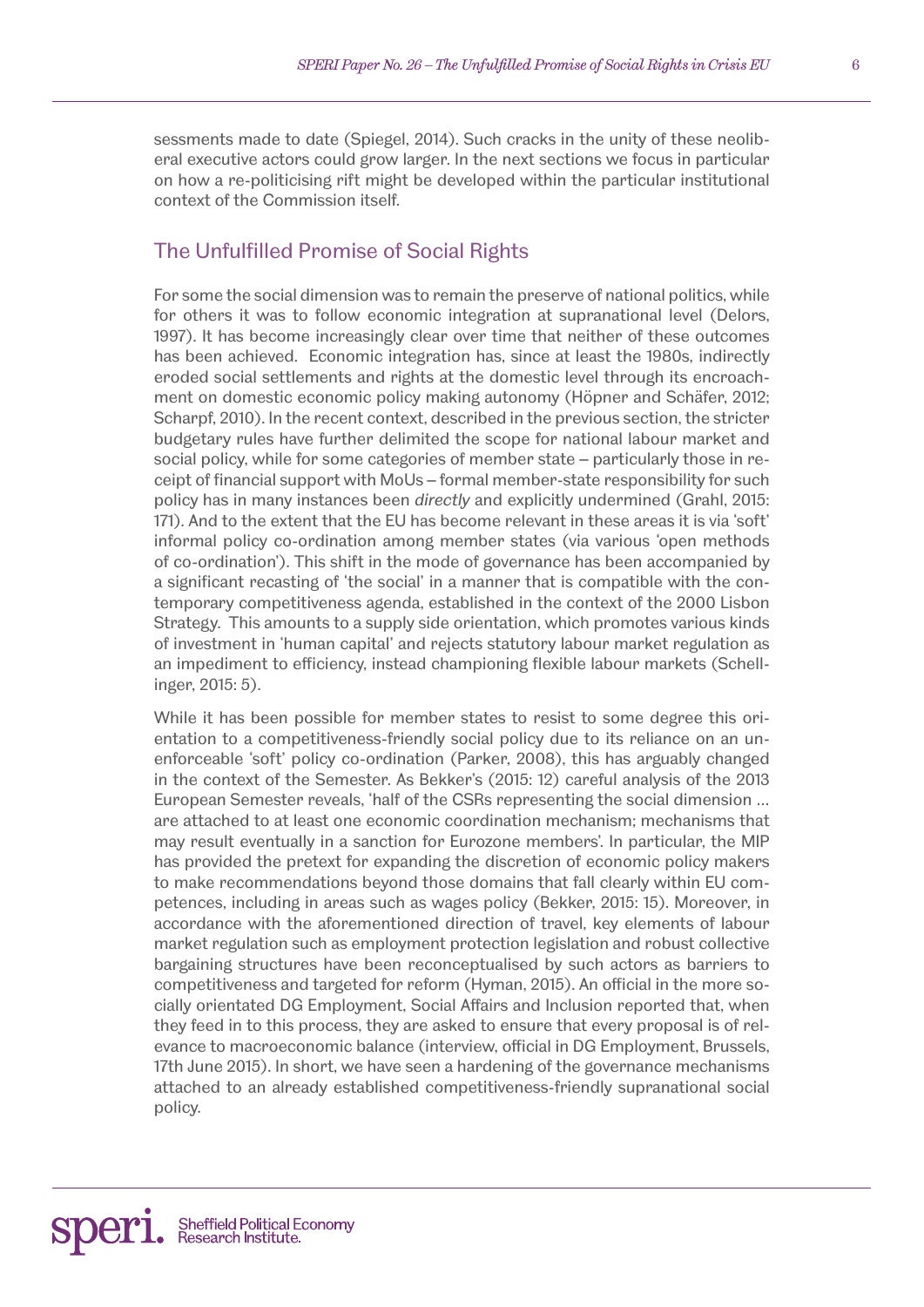For some this would represent an overly pessimistic assessment. It has been argued, for instance, that social goals and the role of social actors have gradually increased since the launch of the Semester in 2011, as reflected in a shift in CSRs to reflect such concerns (Zeitlin and Vanhercke, 2014). Moreover, recommendations that emphasise social concerns that do not have a clear economic or budgetary rationale – including, for instance, on the inadequacy of social assistance and unemployment benefits – have appeared in recent years, as alternative voices in the Commission have been included in the formulation of CSRs (Zeitlin and Vanhercke, 2014: 32-33). However, these remain attached to the 'soft' co-ordination mechanisms enunciated above (particularly the Europe 2020 programme), which is a clear signal of their subordinate status vis-à-vis the aforementioned competitiveness-friendly social priorities tied to the enforceable MIP or SGP. A recent attempt by the Commission to integrate social standards into the European Semester through a 'social scoreboard' was criticised on similar grounds by trade unions: in short, the standards lacked the 'teeth' to challenge the direction of travel in macroeconomic policy (ETUC, 2014; Zeitlin and Vanhercke, 2014: 53). Indeed, when we consider socio-economic governance as a whole it is difficult to avoid the conclusion that a 'constitutional asymmetry' (Scharpf, 2010) between the economic and social has grown in the recent context.

That said, the 'European constitution' or *acquis* is far from unambiguously neoliberal. The so-called 'horizontal social clause' introduced into the Lisbon Treaty offers an example of this: it requires all EU actions to take into account 'the promotion of a high level of employment, the guarantee of adequate social protection, the fight against social exclusion, and a high level of education, training and protection of human health' (Article 9 TFEU). It might therefore offer the basis for a 'social' mainstreaming. As Vandenbrouke and Vanhercke (2014) have noted, 'this [situation] requires the social dimension to be mainstreamed into all EU policies, *notably into macroeconomic and budgetary surveillance*, rather than being developed as a separate "social pillar".' Such mainstreaming would, as discussed, need to amount to more than a concern with social policy by economic policy makers intent on hollowing-out such policies as a means to fiscal consolidation. An effective social mainstreaming would, we would argue, require explicit reference by the Commission to an alternative constitutional foundation – one that might offset the hardened new economic governance mechanisms (Parker, 2010).

One such foundation exists in the form of the EU's Charter of Fundamental Rights (EUCFR), which was granted legal value in 2009 with the Lisbon Treaty and refers to a range of social and economic rights. The Commission could – we would argue, *should* – actively monitor these rights in the context of the European Semester. Indeed, the Commission's Strategy on the Charter (2010) outlines various mechanisms that were intended to ensure that rights were given due regard in *all* political activities of the Commission. Maduro (2003: 285) argues that one of the motivations behind introducing social rights to the EU legal order was as a guarantee that economic imperatives would not lower domestic social standards (in the manner that they are currently doing).

The EUCFR contains multiple social rights, including, but not limited to, the freedom to choose an occupation and right to engage in work (Article 15), right to collective bargaining and action (Article 28), protection in the event of unfair dismissal (Article 30), fair and just working conditions (Article 31), protection of young peo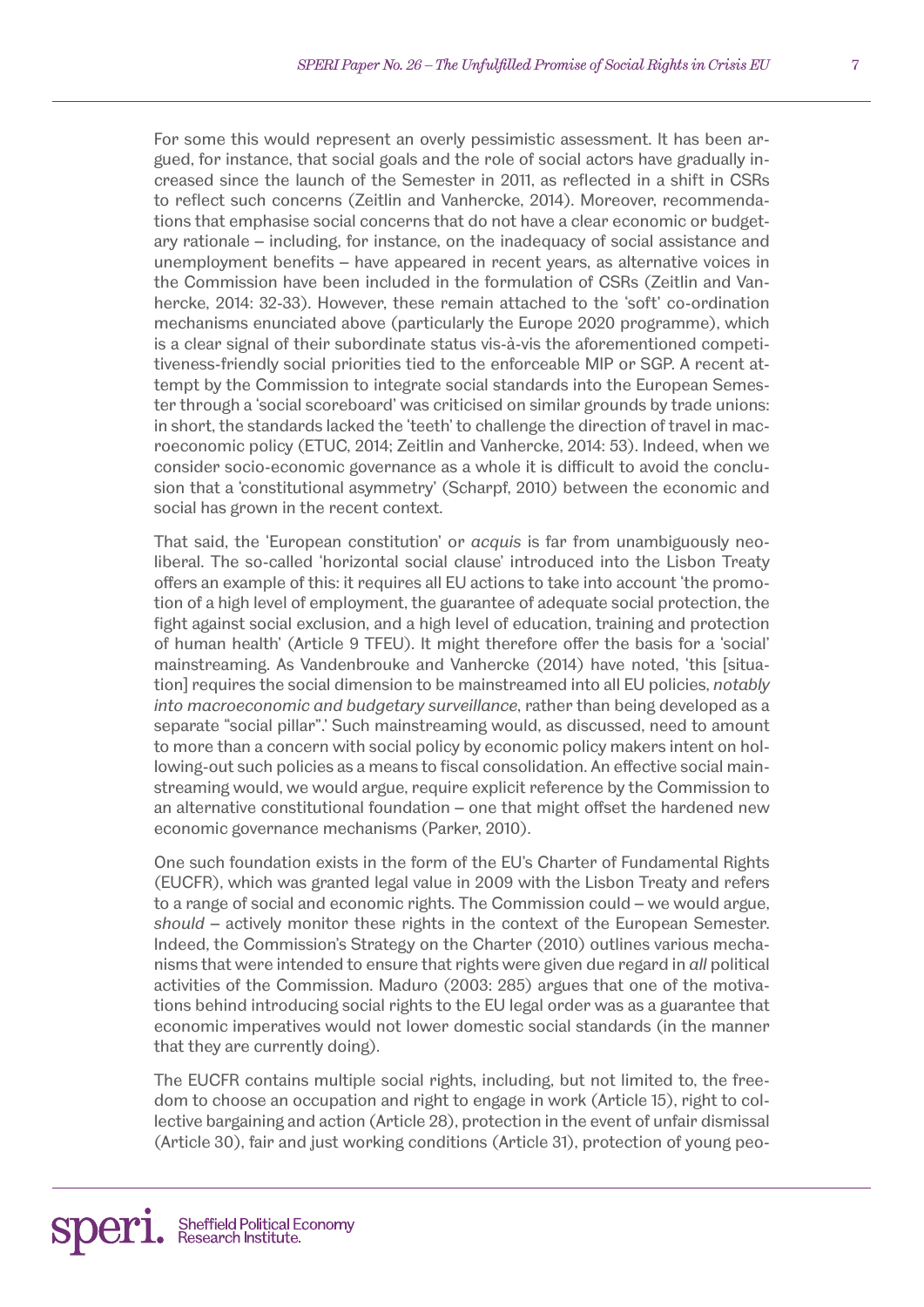ple at work (Article 32), and social security and social assistance (Article 34). To give practical meaning to these rights, the Commission published a strategy on the implementation of the Charter in 2010. The strategy commits the EU to being 'exemplary' in the field of rights and outlines a range of governance reforms to this end, including mainstreaming rights in impact assessments, preparatory consultations with relevant stakeholders, processes for inter-institutional dialogue, and explanatory memorandums to detail how rights issues are affected (European Commission, 2010: 4-8). In short, these are governance mechanisms that are designed to ensure that fundamental rights are given due regard and that any interference with rights is legitimate and justified both pre-emptively and *post hoc.*

These rights mechanisms have, to date, not been deployed to any great extent. Of particular note for present purposes, the aforementioned socio-economic governance structure has not included any consideration of fundamental rights, including social rights. At a technical level, there are two primary reasons for this. First, the Commission's strategy on the Charter is primarily based around the traditional Community method of policy-making, whereas, as noted, economic governance deploys a complex hybrid of co-ordination mechanisms and legal rules (Armstrong, 2013). The aforementioned tools incorporated in the Commission's Charter strategy were already deployed in the traditional Community method, but not systematically in the context of other modes of governance, meaning that it is technically not fit for deployment in the area of economic governance (or so it could be argued). However, this does not justify the exclusion of the Charter and its rights from the European Semester. The Charter itself is addressed to 'the institutions and bodies of the Union with due respect for the principle of subsidiarity and to the Member States only when they are implementing EU law' (Article 51, Charter of Fundamental Rights) and there is no provision exempting the institutions and bodies of the EU when operating under the European Semester. From a legal perspective, the situation is trickier when it comes to member states and an assessment of whether they are implementing EU law. As highlighted above, the process of the European Semester relies on executive decision making and financial sanction-based enforcement, but it could be argued that this is underpinned by EU legislation. At the very least, the spirit of the Charter should apply to member states when acting under the direction of the EU.

Second, it is notable that social rights are poorly developed in the case-law of the ECJ. This is relevant because, although the rights mechanisms highlighted above are not judicial, it is primarily the jurisprudence of the ECJ that shapes how the Commission engages with rights (interview, official in DG Justice, 2nd July 2015). The reason for this lies in the origins of rights in the EU. Prior to the drafting of the Charter in 2000, rights were introduced into the EU legal order on a case-by-case basis by the ECJ. As courts have generally been wary of adjudicating on social rights, preferring instead to leave such questions to elected bodies, the ECJ has, until very recently, shied away from introducing social rights into the EU's legal order.

Furthermore, the ECJ has engaged with rights by developing a 'proportionality principle', which is now also enshrined in the Charter. Interference with rights is only permissible in pursuit of a legitimate aim provided it is proportionate to what is necessary to achieve that aim and respects the essence of the right. However, tensions arise when it comes to balancing market concerns (treaty 'freedoms') with rights concerns (fundamental rights) (De Vries, 2013). It has been argued that it is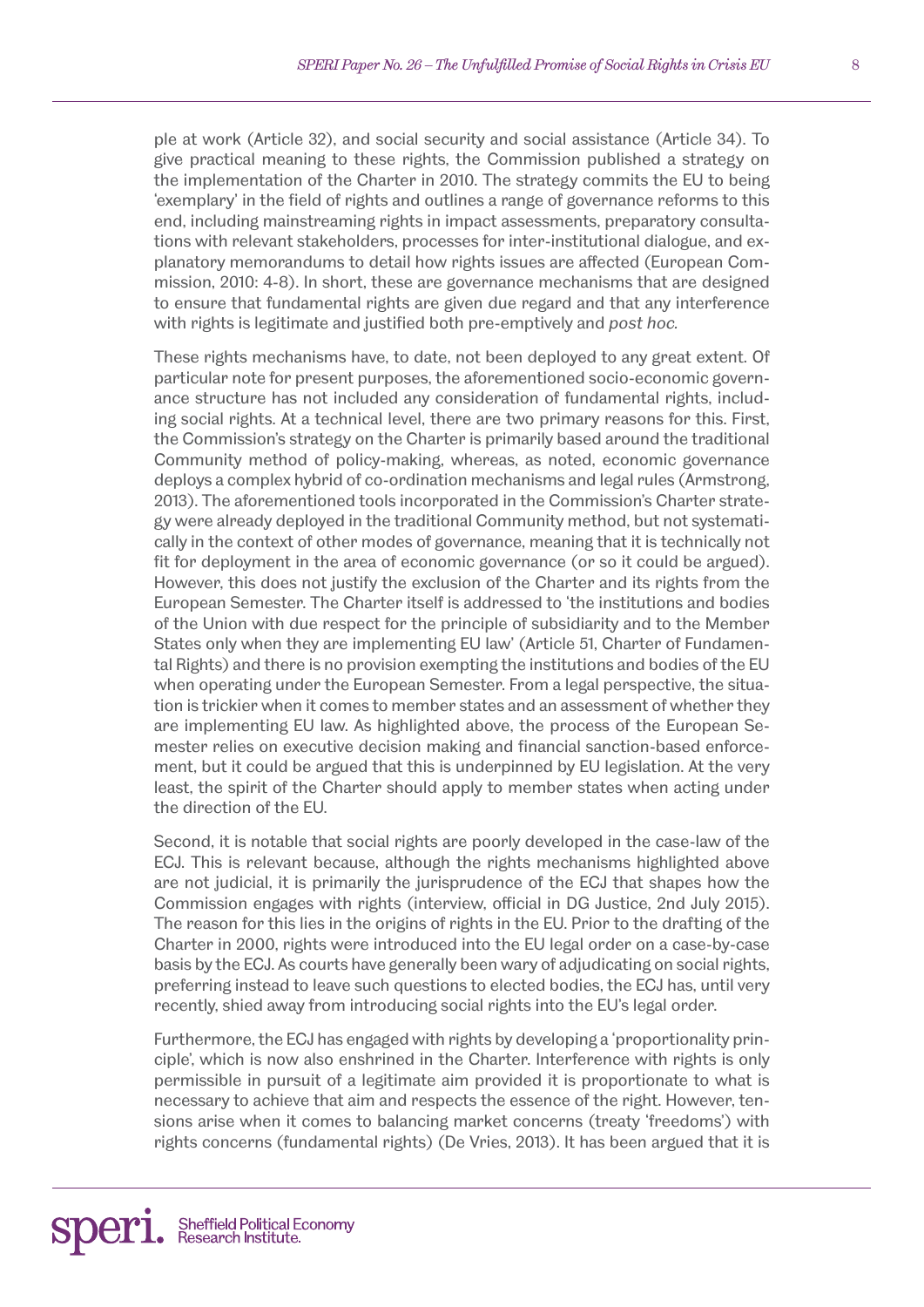market concerns that have been prioritised to the detriment of social and labour rights, which are primarily protected at the national level (Höpner and Schäfer, 2012; Scharpf, 2010). The key recent cases at the ECJ that have concerned social rights, the *Viking* and *Laval* cases, ultimately restricted social rights (the right to collective action) in favour of protecting treaty-based market freedoms (the freedom to provide services). While there are some indications that the ECJ may now be moving towards stronger protection of social rights since the changes introduced by the Lisbon Treaty, including the Charter gaining legal value (De Cecco, 2013: 22- 27), in general high standards for social rights have not been established by the Court. Thus, while the Court has referred to the importance of rights, including social rights – and, indeed, jurisdictional orders upholding these at the national and European levels – such references themselves should not lead to the conclusion that the Court is an even-handed adjudicator between economic and social values.

The main point for current purposes is that fundamental rights mechanisms within the EU were developed with reference to Union case-law that has not established high standards on social and labour rights, despite the inclusion of such rights in the Charter. Such rights have tended to be subordinated in practice to economic priorities, in accordance with the broader aforementioned constitutional asymmetries. Given its margin for discretionary action in the context of the Semester, the Commission could develop a more appropriate set of standards on social rights in the context of its socio-economic governance by turning to another source of standards on these rights: a source that has been increasingly critical of the postcrisis erosion of such rights in Europe.

# Social Rights in the European Semester

The Commission's desire to be 'exemplary' on rights consists, as noted above, in giving weight to rights throughout its governance processes. Member states are required to do the same in the context of implementing EU law. The Commission has, we have noted, been far from exemplary in this respect in the context of its recent socio-economic governance and member states have failed to sufficiently draw attention to rights issues arising from Commission recommendations. Injecting a concern with social rights into all steps in the European Semester process would offer a means of partially redressing the constitutional asymmetry between economic and social issues that has widened in the crisis context. Given its preeminent role in this process, it is particularly important that the Commission addresses its shortcomings in this area and takes these rights seriously. To think that social issues could immediately be prioritised is, of course, unrealistic, as it would necessarily mean a blanket prohibition on a range of current (economic) policies. But an obligatory consideration of social rights would bring much needed publicity to instances where rights are threatened, while empowering actors within and beyond the Commission with an interest in promoting such rights.

As noted above, measures that seek to restrict rights in the EU have generally been addressed by the application of a proportionality test, whereby rights may be restricted only in pursuit of a legitimate interest provided that restriction respects the essence of the right and is not disproportionate (Peers and Prechal, 2014). For the ECJ this has often meant considering the proportionality of infringements of *economic* freedoms by, inter alia, those invoking social or collective rights. The chal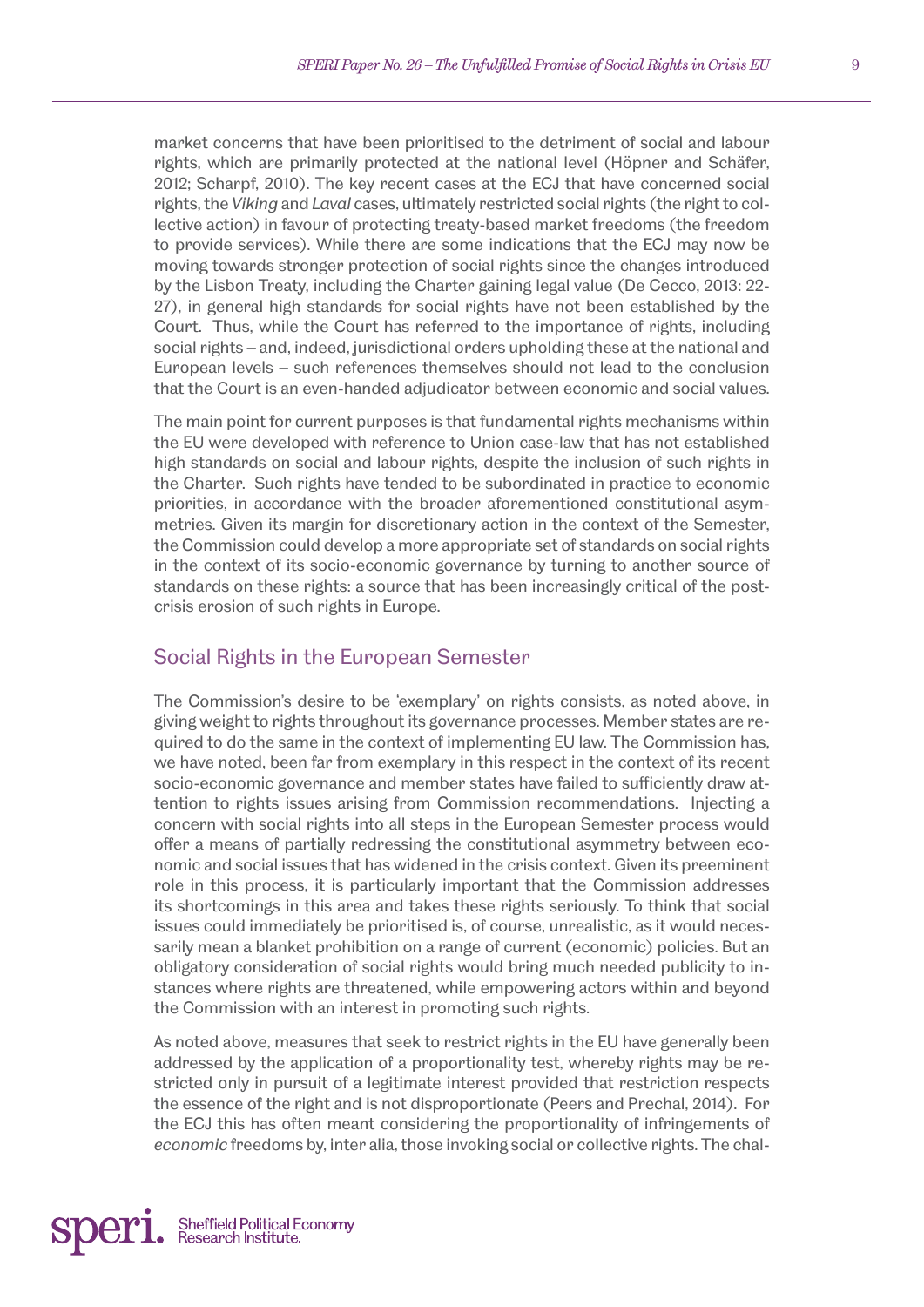lenge – at least in the context of prevailing economic governance mechanisms – is to push for a reversal of this logic: in other words, publically consider the proportionality of infringements of social rights by economic priorities and, to that end, establish a more substantive and rigorous set of social rights standards, against which a test of the proportionality of any infringement could be conducted.

While relatively limited in the EU/ECJ, more robust standards have evolved in Europe, notably in the context of the Council of Europe's European Committee of Social Rights (ECSR) monitoring of the European Social Charter (ESC). This body – made up of independent and impartial experts on social rights – has, in the context of its country reporting and collective complaints mechanism, established a considerable body of case-law on how to interpret and implement social rights in Europe. Working with the ECSR, the Commission could establish a set of standards for guiding a commitment to the protection of social rights. Links between the EU and the rights instruments of the Council of Europe have been productively developed in the past, notably in the context of developing the content of the Copenhagen political criteria in Enlargement policy.<sup>1</sup> Moreover, the ESC itself is already linked to the EU in numerous ways: all EU member states are signatories to it; it is cited in the preamble to the Treaty on the European Union and in Article 151 of the Treaty on the Functioning of the European Union; it is listed as a source for several of the rights contained in the EU's Charter of Fundamental Rights; and it has even been drawn upon on several occasions by the ECJ. Furthermore, it is arguably necessary for legal conformity in Europe for the standards of the ESC to be incorporated into the European Semester. European states are members of both regimes; they have an obligation to ensure the standards of the ESC are met and to implement recommendations under the European Semester.

What, in concrete terms, might constitute ECSR standards? It is beyond the scope of this paper to provide an exhaustive account of the ECSR's case-law (for a digest of this case-law, see ECSR, 2008; for specific case-law on crisis measures see Jimena Quesada, 2014), but considering just two rights – both of which have, according to the ECSR, been violated by member states in the crisis context – offers an idea of how ECSR standards could come into play in practice for the Commission. These are the right to collective bargaining (Article 6 ESC) and the right to reasonable notice of termination of employment (Article 4(4) ESC). With respect to these rights, the ECSR has highlighted ideal standards that states should be working towards, including the principle of non-retrogression, $^2$  and minimum standards that cannot be justifiably breached (Jimena Quesada, 2014: 4-5).

For the right to collective bargaining, the ECSR states that, according to the ideal standard, consultation must take place at several levels, which it identifies as the national and regional/sectoral levels (ECSR, 2014a: 24). However, the minimum ECSR standard is that bargaining frameworks should be entered into voluntarily by social partners and developed spontaneously. Voluntary agreements to decentralise bargaining structures have been found permissible, but decentralisation forced by the state without adequate consultation is considered a rights violation (ECSR, 2014b: 24-26; see also Lorcher, 2014). In addition to this, measures that undermine the utility of collective agreements, such as allowing employers to derogate from collectively agreed working conditions, have also been found to violate the right to collective bargaining (ECSR, 2014b: 24-26).

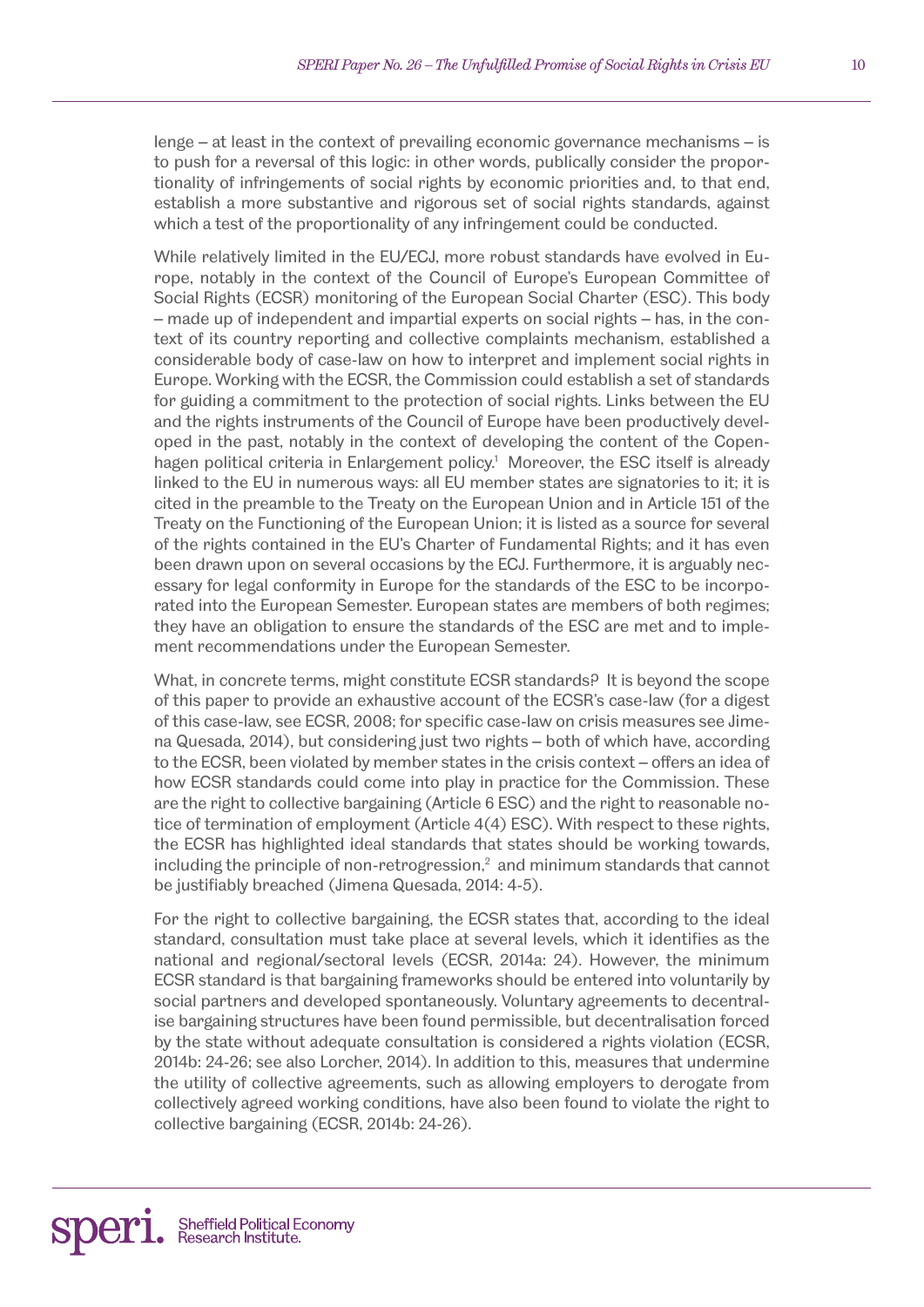With regards to the right to reasonable notice of termination in employment, the ECSR has stated that national law should seek to dissuade employers from engaging in unfair practices, provide adequate protection against retaliatory dismissal, and be broad enough to ensure comprehensive coverage of workers. More specifically, the ECSR has established as a minimum standard a threshold of 26 weeks as the maximum time for probationary periods and has set out a framework for determining notice periods in ordinary contracts based on length of service (ECSR, 2008: 47, 152). In specific cases, employment contracts with excessive probationary periods without protection against dismissal and inadequate notice periods postprobationary period have been found to violate the right to reasonable notice of termination (ECSR, 2014b: 19).

In terms of the aforementioned proportionality test, then, policies that risk breaching minimum standards established by the ECSR should be prohibited, whereas those that are contrary to the ideal standards would require explicit justification. To offer a concrete example, the ECSR found in relation to Spain that collective bargaining reform imposed without consultation and use of excessive probationary periods in employment contracts had breached minimum standards (ECSR, 2014b). Both reforms were introduced in the context of the European Semester.<sup>3</sup> In light of our proposal, the Commission would not permit such policies. Recommendations that depart from the ideal standards that states should be working towards or that regress on standards already achieved would have to be explicitly justified as proportionate, as respecting the essence of the right and in pursuit of a legitimate aim. Justification of rights interference would then have to accompany any CSR or recommendation under the enforcement procedures (EDP and MIP) that seek to interfere with or lower the standards of social rights, in a fashion similar to the explanatory memorandums the Commission utilises alongside traditional legislative proposals. Recommendations by the Commission to decentralise collective bargaining structures or to reform employment protection, which have been issued to a number of member states (European Commission, 2013: 16), would have to be justified in this way. These policies are generally justified in terms of the importance of flexible labour markets, which, it is argued, improve macroeconomic competitiveness and increase employment levels. The ultimate aims may be legitimate in this case, but it would be a matter for debate as to whether they justify the level of interference they have caused with social rights, particularly given the general failure to date of the means to successfully achieve these ends.

Mechanisms for the inclusion of and meaningful consultation with social partners at national and European levels would follow from ECSR standards in this area. Whilst the Commission has already proposed that consultations with European level social partners take place prior to the AGS (European Commission, 2014), we propose that national social partners could also be incorporated into the series of bilateral meetings held between the Commission and national governments throughout the European Semester. As highlighted above, one of the key minimum standards for the right to collective bargaining is the voluntary nature of bargaining structures. If decisions to decentralise collective bargaining are taken at the European level without the involvement or consent of trade union representatives, then this standard will not be met and the right will be violated. Furthermore, the active involvement of social partners would help to bolster the attention given to rights assessments, particularly given the rights-based strategies utilised by trade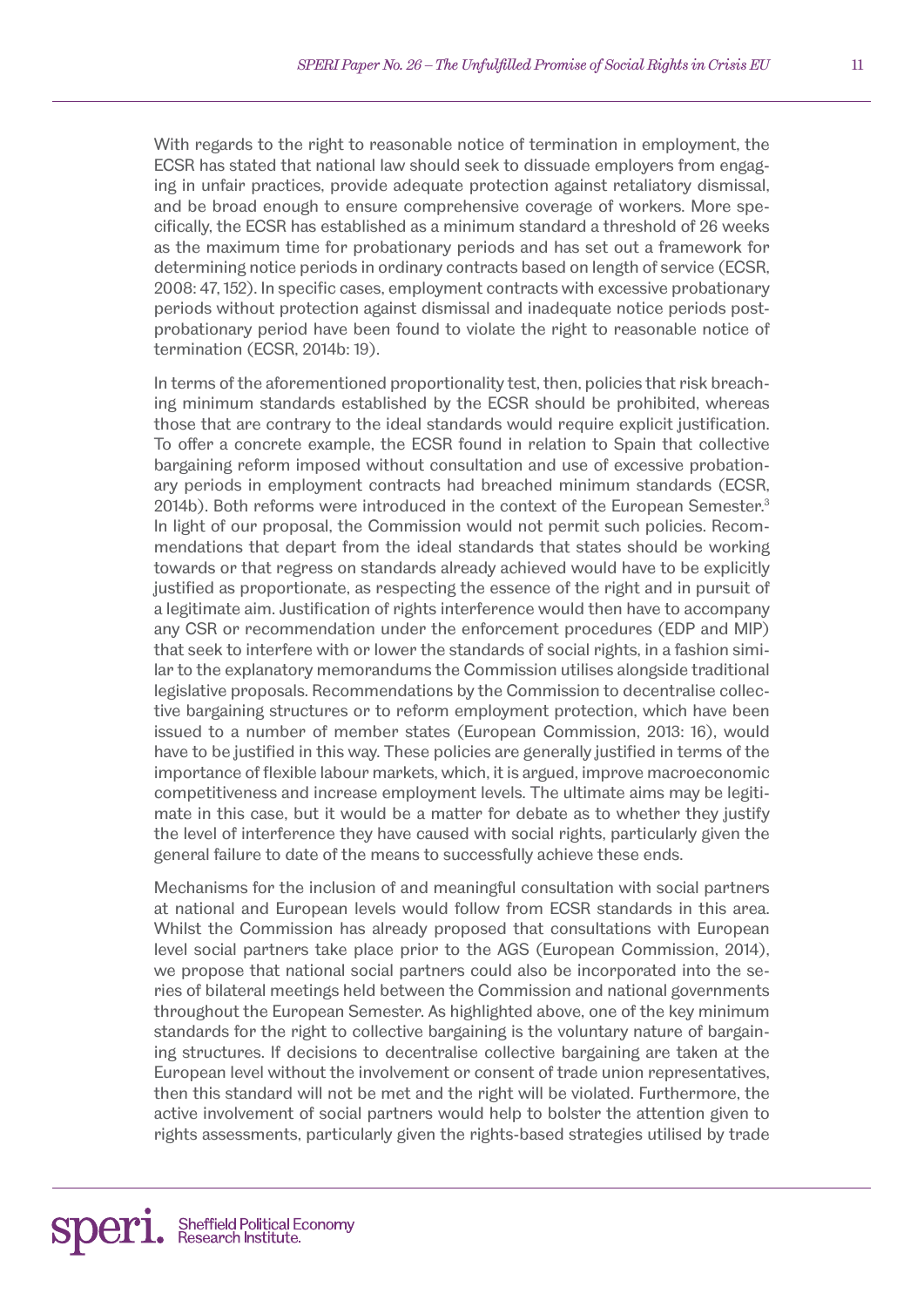unions across the EU in opposition to austerity (Kilpatrick and De Witte, 2014). Giving greater priority to social rights would contribute to overcoming a perennial problem with Commission initiatives to include social partners and other groups sympathetic to social rights: namely, that a hard neoliberal economic constitution effectively diminishes their influence (Parker, 2010). As with the above critique of soft modes of policy co-ordination, the issue has not been a lack of activity or inclusion at EU level with respect to issues of social concern, but the undermining of such activity and inclusion in the context of a broader constitutional (and political) asymmetry. Social rights standards adopted with reference to the ECSR might begin to offset such an asymmetry.

The key components of the Semester – outlined above in section 1 – where assessments of this sort could be conducted include the AGS and the providing of specific policy directions in the CSRs and as part of the enforcement mechanisms (the EDP and MIP). This work is already underpinned by a significant amount of socio-economic analysis conducted by the Commission (Country Reports and additional In-Depth Reviews for those member states under MIP). As these analyses already involve a close examination of the conditions in each country and the expected impact of reforms, the incorporation of rights assessments with reference to the standards of the ECSR would not involve significant changes to the European Semester itself.

The implications of incorporating fundamental rights protections into the European Semester go far beyond collective bargaining and employment protection. Reports published by the Council of Europe Commissioner for Human Rights (2013) and the president of the ECSR (Jimena Quesada, 2015) demonstrate a whole host of rights issues have been put at stake in the pursuit of austerity and highlight where the case law of the ECSR, along with other international rights bodies, can be used to guide policies towards protecting social standards. In the context of the Eurozone crisis, social rights ranging from healthcare to social security to fair wages have been undermined in the pursuit of fiscal and other macroeconomic targets without adequate attention on their human and social impact. By incorporating rights mechanisms into the European Semester, the impact of macroeconomic policies on social standards could no longer be addressed as only an afterthought.

# **Conclusion**

This paper has outlined a strategy for countering a neoliberal bias in the contemporary economic governance of the EU, particularly in the context of the European Semester. It is a strategy that takes seriously the difficulties of radical constitutional change that many critics of the anti-social and anti-democratic characteristics of the prevailing economic governance have proposed. At the same time, it seeks to offer a strategy that is based on more than a 'soft' legal basis – the open method of co-ordination that has prevailed in EU employment and social policy-making – or straightforward proposals for greater inclusivity in the governance process.

It argues that a constitutional foundation for a more social settlement is needed and in fact already exists in the prevailing constitutional settlement. In particular, it highlights and recalls the relevance of the social rights contained in the legally binding EUCFR. It suggests that, given the Commission's increasing discretionary power in the context of the European Semester and its prior commitment to be an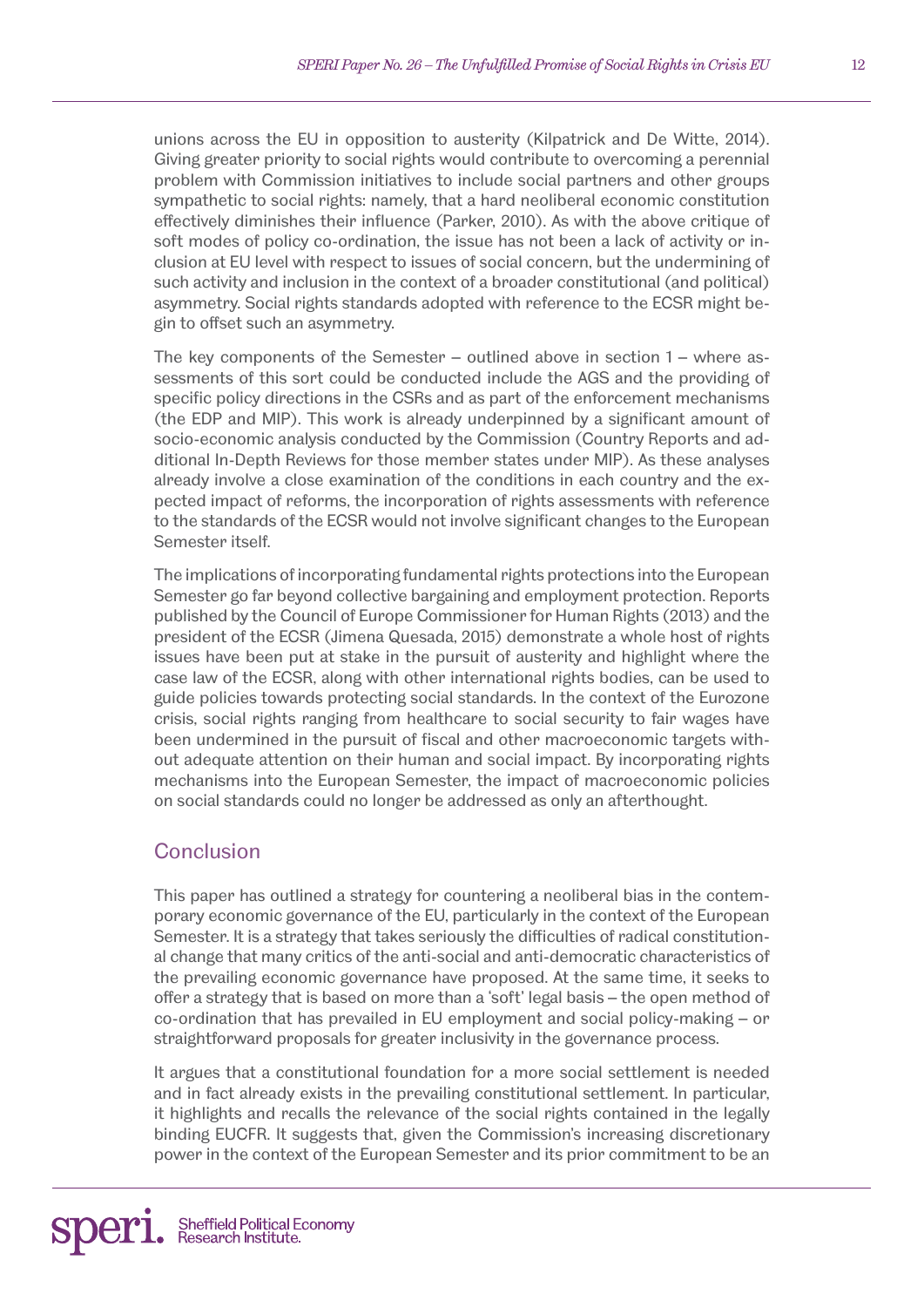'exemplary' actor with respect to the Charter, it could – and *should* – mainstream a consideration of social rights in to the EU's (socio)-economic governance. In ascertaining which standards to adopt in this area it could, we argue, usefully draw upon the case-law and insights of the ECSR, which operates under the auspices of the Council of Europe.

While we believe the paper offers a realisable proposal that takes seriously the constraints of the current status quo, the difficulties and limitations of this proposal ought not to be understated. In terms of implementation difficulties, it would be naïve and contrary to the pragmatic spirit of this paper to think that the Commission will easily change its current approach and privilege social rights. That said, the Commission has shown a gradual softening of its position since the Semester began in 2011 and it is far from a unitary actor or an unambiguously neoliberal one. Moreover, it has, in its proposed mechanisms for engaging with fundamental rights, demonstrated a commitment in principle to be transparent in highlighting rights issues *even where its policies may infringe upon rights*. This amounts to a commitment to justify why in a particular instance it was necessary to infringe upon a particular set of rights and that should include social rights. Such publicity would certainly serve, at the very least, to re-politicise discussions within the Commission and empower actors beyond the Commission to make the case for social rights in the face of what is often presented as a 'common sense' logic of austerity. At the very least, the Commission could and should, in the short term, be held to its commitment to offer such transparency on rights issues in the context of socioeconomic governance.

In terms of its limitations, even a full implementation of our proposal would not alone offer a resolution of Rodrik's dilemma in favour of democratic priorities. For one thing, the proposal does not *directly* address the executive power of the Commission – and the associated deficit of democracy at national and supranational levels – but seeks initially to work within this context. This is not, it should be emphasised, to endorse the extent of its executive power. Indeed, the very shift that we propose would constitute an important instance of the repoliticisation of socioeconomic governance that would both facilitate and require the inclusion of more plural voices at national and supranational levels in the short term. In the long term, prioritising the social may also entail a reconsideration of a status quo of austerity and permanently low taxation that, as many economists have noted (Blanchard et al. 2015; De Grauwe, 2013), has been self-defeating in terms of the promotion of economic growth and prosperity and corrosive of social rights. In that sense such repoliticisation might lead to a more fundamental re-thinking of the structures of economic and monetary union in ways that would either lead to its demise – and the return of democratic autonomy to the national level – or to the construction of a democratic political union alongside monetary union. In either scenario, the executive power of the Commission would necessarily be diminished, as representative democracy would be reinvigorated at national or supranational level. These, in essence, amount to the more radical social democratic proposals for resolving Rodrik's trilemma, enunciated in the introduction.

From this broader perspective, the re-politicisation of the Commission's socioeconomic governance via the invocation its own commitment to social rights is best regarded as a small but important first step in plotting our way from where we are to a more radical social-democratic constitutional settlement for the EU.

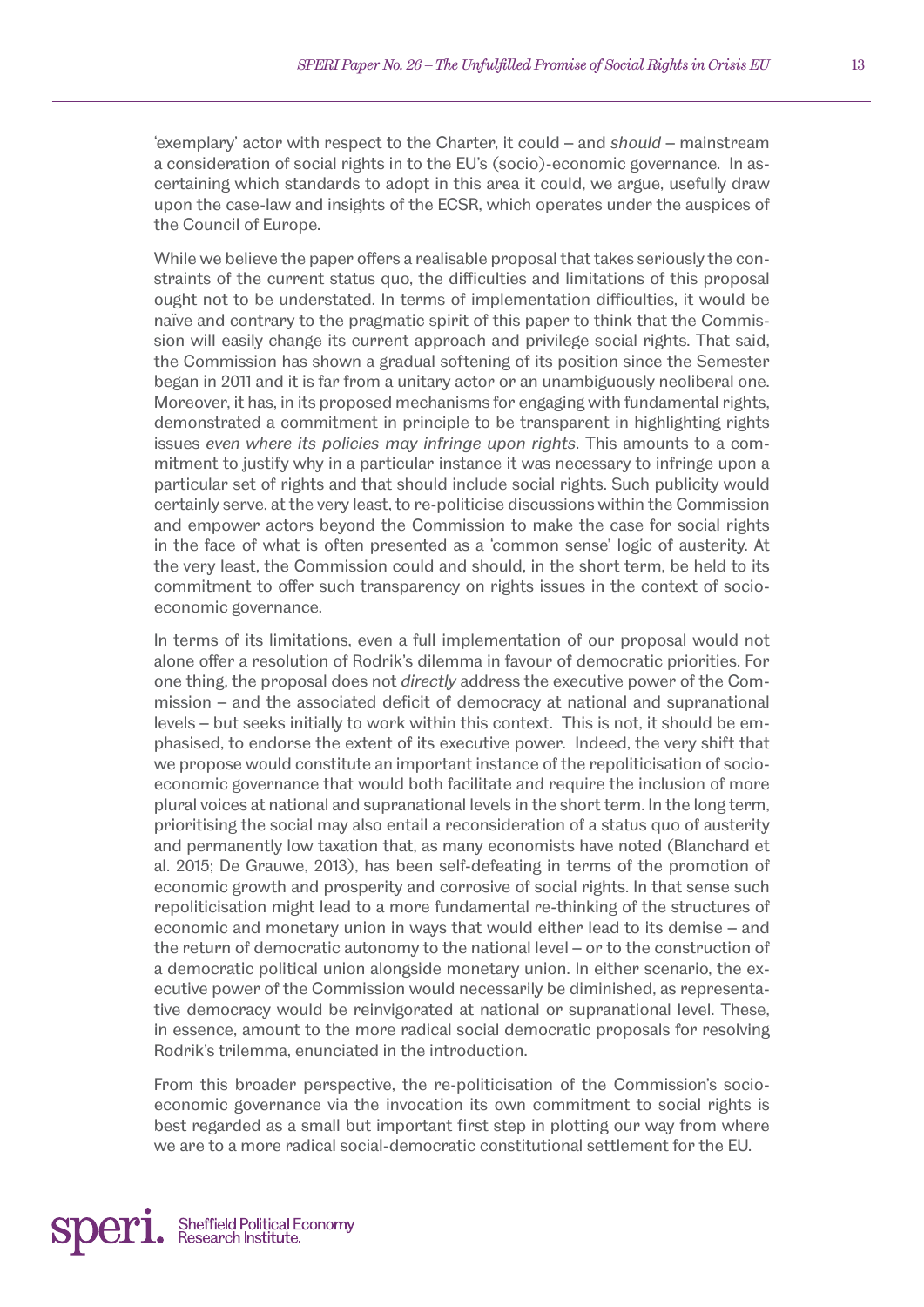#### **Notes**

- 1. One of the authors of this paper was involved in developing such links when working for DG Enlargement 2003-2006.
- 2. The principle limits regressive steps on standards achieved that are above minimum standards, unless they can be justified as necessary in a democratic society and proportionate.
- 3. These reforms were requested in Spain's CSRs and, in more precise detail, in a confidential letter from the ECB, which was later leaked to the media.

## Acknowledgements

The authors would like to thank participants at the Euromemo group event at the University of Roskilde (24-25th September 2015), particularly John Grahl, as well as Simon Bulmer, Tony Payne and Colin Hay for useful comments on the paper. The authors are grateful for the financial support of the Leverhulme Trust and the ESRC that supported this work. The usual disclaimer applies.

#### **References**

Armstrong, K. (2013) 'The New Governance of EU Fiscal Discipline', *European Law Review*. 38(5): 601-617

Bauer, M. and Becker, S. (2014) 'The Unexpected Winner of the Crisis: The European Commission's Strengthened Role in Economic Governance', *Journal of European Integration*. 36(3): 213-229

Bekker, S. (2015) 'European socioeconomic governance in action: coordinating social policies in the third European Semester', *European Social Observatory Research Paper No. 19*, Brussels: European Social Observatory

Blanchard, O. Romer, D. Spence, M. and Stiglitz, J. (2012) *In the Wake of the Crisis*. Massachusetts: MIT Press

Commissioner for Human Rights (2013) 'Safeguarding human rights in times of economic crisis', *Issue Paper, Council of Europe*, available at: https://wcd.coe.int/ com.instranet.InstraServlet?command=com.instranet.CmdBlobGet&InstranetIma ge=2664103&SecMode=1&DocId=2215366&Usage=2

Copeland, P. and James, S. (2014) 'Policy Windows, Ambiguity and Commission Entrepreneurship: Explaining the Relaunch of the European Union's Economic Reform Agenda', *Journal of European Public Policy*. 21(1): 1-19

Crum, B. (2013) 'Saving the Euro at the Cost of Democracy?', *Journal of Common Market Studies*, 51(4): 614-630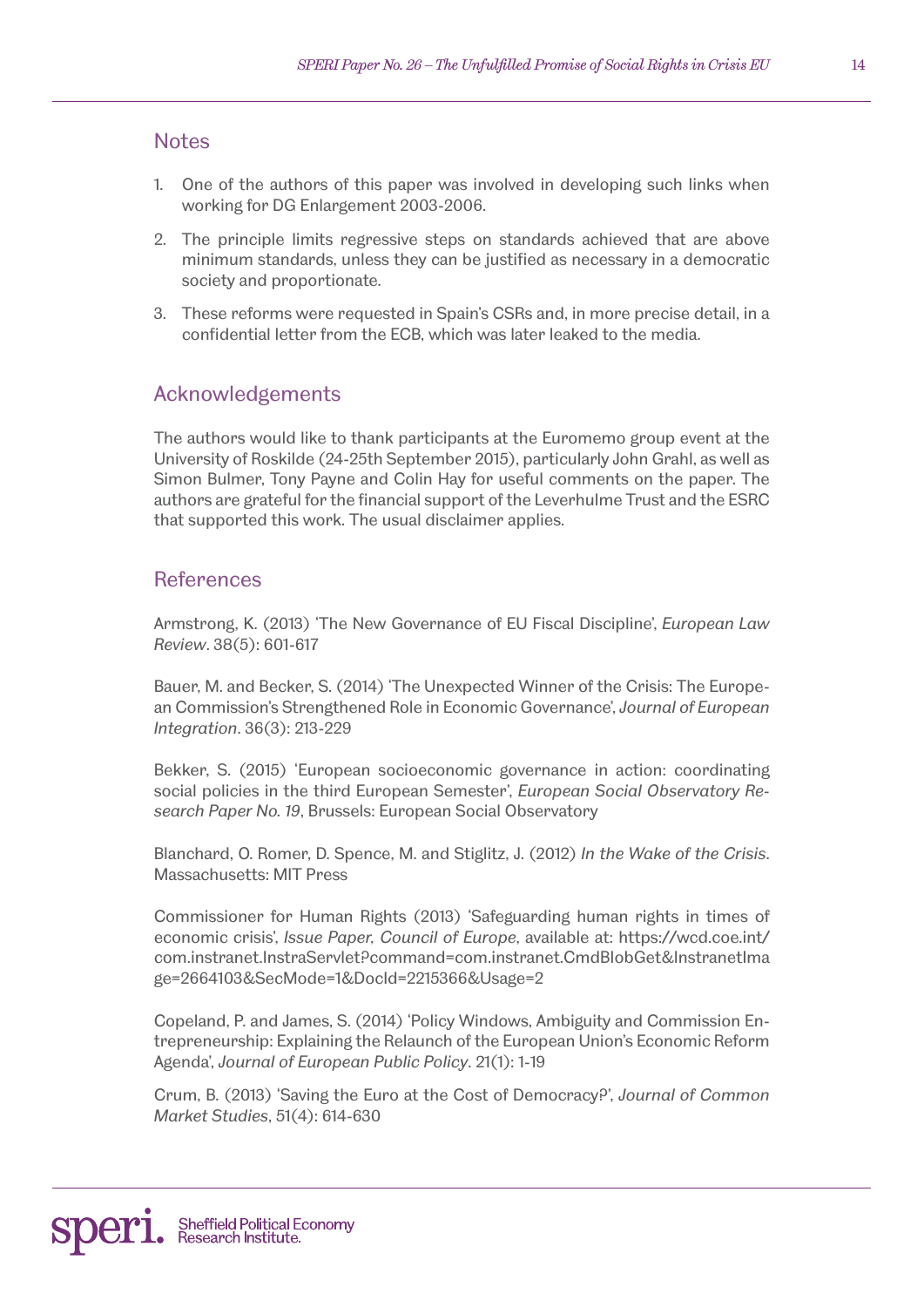Dawson, M. and De Witte, B. (2013) 'Constitutional Balance in the EU after the Euro-Crisis', *The Modern Law Review*. 76(5): 817-844

De Cecco, F. (2013) *State Aid and the European Economic Constitution*. Oxford: Hart Publishing

De Grauwe, P. (2013) 'Design Failures in the Eurozone: Can they be fixed?' LEQS *Discussion Paper. 57/2013*. London: LSE

De la Porte, C. and Heins, E. (2015) 'A New Era of European Integration? Governance of Labour Markets and Social Policy since Sovereign Debt Crisis', *Comparative European Politics*. 13(1): 8-28

De Vries, S. (2013) 'Balancing Fundamental Rights with Economic Freedoms According to the European Court of Justice', *Utrecht Law Review*. 9(1): 169-192

ETUC (2014) 'ETUC Key Messages for the European Council', ETUC *Resolution on the European Semester* 2014. Brussels: ETUC, available at: https://www.etuc. org/documents/etuc-resolution-european-semester-2014-etuc-key-messageseuropean-council#.VkH4cqM3guI

European Commission (2010) 'Strategy for the effective implementation of the Charter of Fundamental Rights by the European Union', *COM(2010) 573 Final*, 19 October, Brussels: Commission of the European Communities, available at: http:// eur-lex.europa.eu/legal-content/EN/TXT/?uri=uriserv:dh0004 (accessed November 2015)

European Commission (2013) 'Annual Growth Survey 2014' *COM(2013) 800 Final*, 13 November, available at: ec.europa.eu/europe2020/pdf/2014/ags2014\_en.pdf

European Commission (2014) 'Annual Growth Survey 2015' *COM(2014) 902 Final*, 28 November, available at: http://ec.europa.eu/europe2020/pdf/2015/ags2015\_ en.pdf

European Committee of Social Rights (2008) 'Digest of the Case Law of the European Committee of Social Rights', 1 September, *Council of Europe*, available at: https://www.coe.int/t/dghl/monitoring/socialcharter/Digest/DigestSept2008\_ en.pdf

European Committee of Social Rights (2014a) 'Conclusions 2014 (Italy)' January, *Council of Europe*, available at: http://www.coe.int/t/dghl/monitoring/socialcharter/Conclusions/Prep/Italy2014\_en.pdf

European Committee of Social Rights (2014b) 'Conclusions XX-3 (Spain)' January, *Council of Europe*, available at: https://www.coe.int/t/dghl/monitoring/socialcharter/Conclusions/State/SpainXX3\_en.pdf

European Political Strategy Centre (2015) 'The Euro Plus Pact', *EPSC Strategic Notes 3/2015*. Brussels: EPSC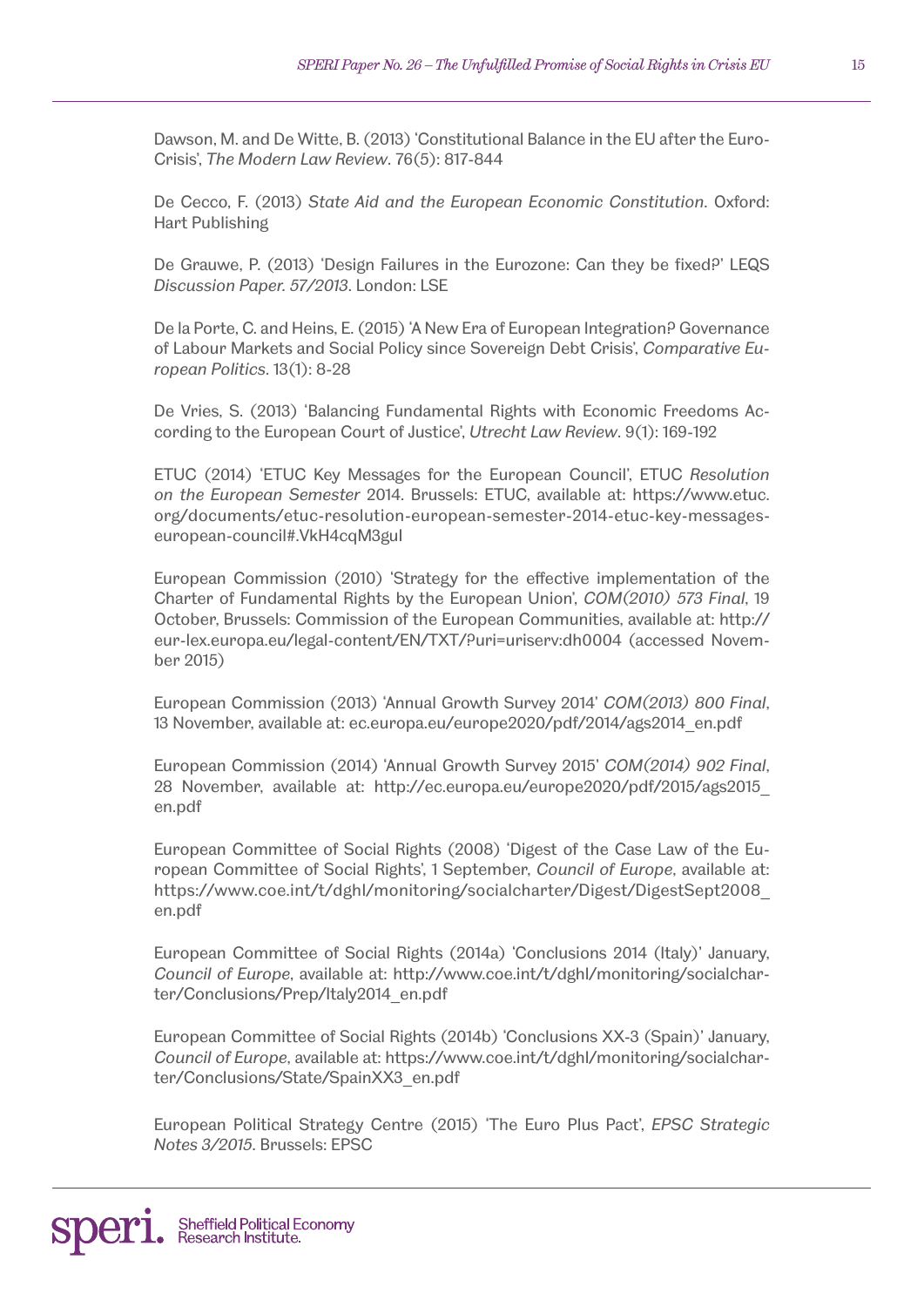Genschel, P. and Jachtenfuchs, M. (2013) 'Vision vs Process. An institutionalist account of the Euro-crisis'. Paper presented at Conference of European Union Studies Association. EUSC, Baltimore, 9-11 May

Gill, S. (1998) 'European Governance and New Constitutionalism: Economic and Monetary Union and Alternatives to Disciplinary Neoliberalism in Europe', *New Political Economy*. 3(1): 5-26

Grahl, J. (2015) 'Social Europe and the Crisis of the European Union'. In J. Jager and E. Springler (eds) *Asymmetric Crisis in Europe and Possible Futures*. London: Routledge, pp. 168-185

Habermas, J. (2001) *The Postnational Constellation*. London: Polity.

Höpner, M. and Schäfer, A. (2012) 'Embeddedness and Regional Integration: Waiting for Polanyi in a Hayekian Setting', *International Organization*. 66(3): 429-455

Hyman, R. (2015) 'Austeritarianism in Europe: What Options for Resistance?'. In D. Natali and B. Vanhercke (eds) *Social Policy in the European Union: State of Play 2015*'. Brussels: ETUI, pp. 97-126

Jimena Quesada, L. (2014) 'The European Social Charter: the Committee and the protection of social rights in times of economic crisis'. Report presented at Conference on Protecting Economic and Social Rights in Times of Economic Crisis: What Role for the Judges?. Venice Commission & Supreme court of Brazil, Ouro Preto, 5-6 May

Kilpatrick, C. and De Witte, B. (2015) 'A Comparative Framing of Fundamental Rights Challenges to Social Crisis Measures in the Eurozone', *European Journal of Social Law*. 1: 2-11

Lorcher, K. (2014) 'Legal and Judicial International Avenues: The (Revised) European Social Charter'. In N. Bruun, K. Lorcher, and I. Schömann (eds.) *The Economic and Financial Crisis and Collective Labour Law in Europe*. US: Hart Publishing, pp. 265-294

Maduro, M. (2003) 'The Double Constitutional Life of the Charter of Fundamental Rights of the European Union'. In T. Hervey and J. Kenner (eds) *Economic and Social Rights under the EU Charter of Fundamental Rights* – *A Legal Perspective*. Oxford: Hart Publishing, pp. 269-299

Oberndorfer, L. (2015) 'From New Constitutionalism to Authoritarian Constitutionalism: New Economic Governance and the State of European Democracy'. In J. Jager and E. Springler (eds) *Asymmetric Crisis in Europe and Possible Futures.* London: Routledge, pp. 186-207

Parker, O. (2008) 'Challenging New Constitutionalism in the EU: French Resistance, 'Social Europe' and 'New Governance'', *New Political Economy*. 13(4): 397-417.

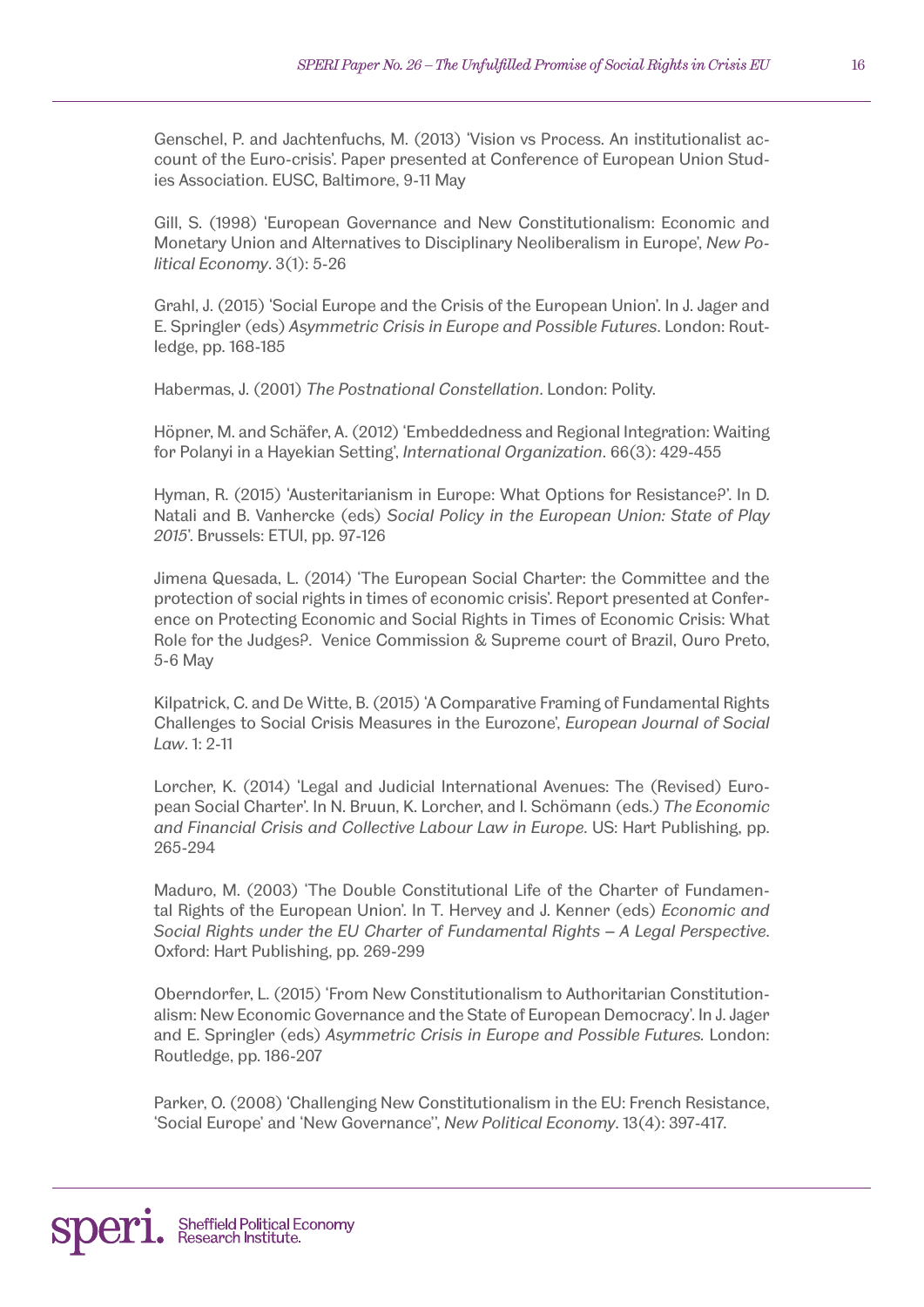Parker, O. (2010) 'The Limits of a Deliberative Cosmopolitanism: The Case of 'New Governance' in the EU'. *CSGR Working Paper 270/10*. Warwick: Centre for Study of Globalisation and Regionalisation.

Peers, S. and Prechal, S. (2014) 'Article 52 - Scope and Interpretation of Rights and Principles'. In S. Peers, T. Hervey, J. Kenner, and A. Ward (eds) *The EU Charter of Fundamental Rights: A Commentary*. US: Hart Publishing, pp. 1455-1522

Rodrik, D. (2011) *The Globalization Paradox: Democracy and the Future of the World Economy*. New York and London: W. W. Norton and Company.

Sacchi, S. (2015) 'Conditionality by Other Means: EU involvement in Italy's Structural Reforms in the Sovereign Debt Crisis', *Comparative European Politics*, 13(1): 77-92

Scharpf, F. (2010) 'The Asymmetry of European Integration, or Why the EU cannot be a 'Social Market Economy'', *Socio-Economic Review.* 8: 211-250

Scharpf, F. (2011) 'Monetary Union, Fiscal Crisis, and the Preemption of Democracy', *MPIfG Discussion Paper 11/11*, Cologne: Max Planck Institute for the Study of Societies

Schellinger, A. (2015) 'Giving Teeth to the EU's Social Dimension: Dismal Failure and Promising Potential', *Friedrich-Ebert-Stiftung Research Paper*, Berlin: Friedrich-Ebert-Stiftung

Spiegel, P. (2014) 'Berlin attacks EU's easing of austerity demands'. *Financial Times*. 28 February

Streeck, W. (2014) *Buying Time: The Delayed Crisis of Democratic Capitalism*. London: Verso.

Vandenbroucke, F. and Vanhercke, B. (2014) 'A European Social Union: 10 Tough Nuts to Crack', Friends of Europe Background Report. Brussels: Friends of Europe

Zeitlin, J. and Vanhercke, B. (2014) 'Socialising the European Semester? Economic Governance and Social Policy Coordination in Europe 2020', *Sieps Report No. 7.* Stockholm: Swedish Institute for European Policy Studies